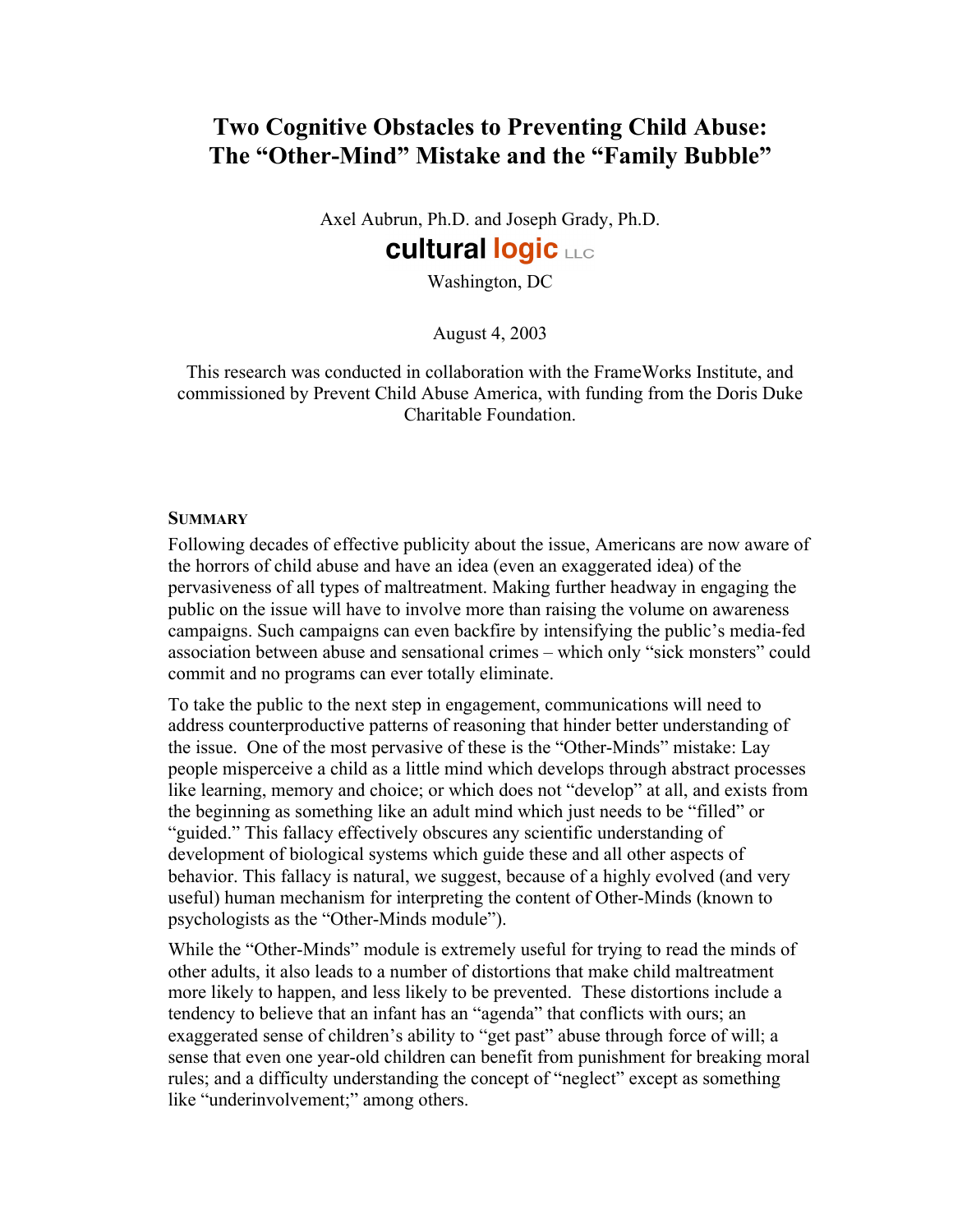An additional cognitive obstacle which communications need to address is the "Family Bubble" – the default mode of thinking in which events within the family (including child rearing and child maltreatment) take place in a sphere that is separate and different from the public sphere. This default understanding is stronger than a mere belief that families should be autonomous. It means that even thinking about the interaction between child rearing and public policy is difficult for people, and that communications based on reinforcing the "Village," while appealing, can lead to conflictedness rather than change.

#### BACKGROUND: AN AWFUL PUZZLE

At first glance, the persistence of child abuse and neglect in American society is an awful puzzle. After all, it is a truism among advocates on many causes that the best way to motivate people is by showing them the harms that children are suffering because of a given situation or policy. No issue could be more closely connected with children's wellbeing than this one. Yet though there are roughly 1 million documented cases of maltreatment every year, and abuse and neglect kill three American children every day, our society has not treated the issue as a high priority. How can this be?

Experts in the field of child maltreatment find themselves conflicted on a central question: Does the problem persist partly because Americans simply don't place a high priority on children's welfare after all? Peggy S. Pearl opens a book chapter with the assertion that, "Child abuse prevention depends on neither a program nor a system of services, but must be founded on a society valuing its children" ("Prevention," *Recognition of Child Abuse for the Mandatory Reporter*, 2002). And Public Agenda has observed ( in "Communicating with the Public About Children's Issues," an advisory memo to the Advertising Council) that "despite enormous energy and creativity among those working to raise awareness about the children's issue, it has never achieved the urgency and broad-based support it deserves." On the other hand, Nicholas Research ("A Qualitative Study on Child Abuse Awareness and Concept Development," 2001, for PCA America) concluded that "children rank in the forefront of concern when it comes to social issues. … Therefore, a campaign dealing with abuse has the advantage of addressing something that relates closely to core issues." Do Americans really care enough about children? And if not, are there ways to help them care more?

The question is almost certainly more complicated than simply the degree of Americans' concern – even when it comes to the seemingly irresistible appeal to help reduce the tragedy of abuse and neglect. As part of its ongoing mission to reduce child maltreatment, Prevent Child Abuse America commissioned the FrameWorks Institute to engage in a series of research projects – including the work reported on here – to discover how the very ways Americans think about abuse, neglect and related children's issue might be contributing to the slow progress on the issue, and how that thinking might be shifted in productive directions. This report is another step toward solving the troubling questions about why child maltreatment is allowed to persist at such alarming levels.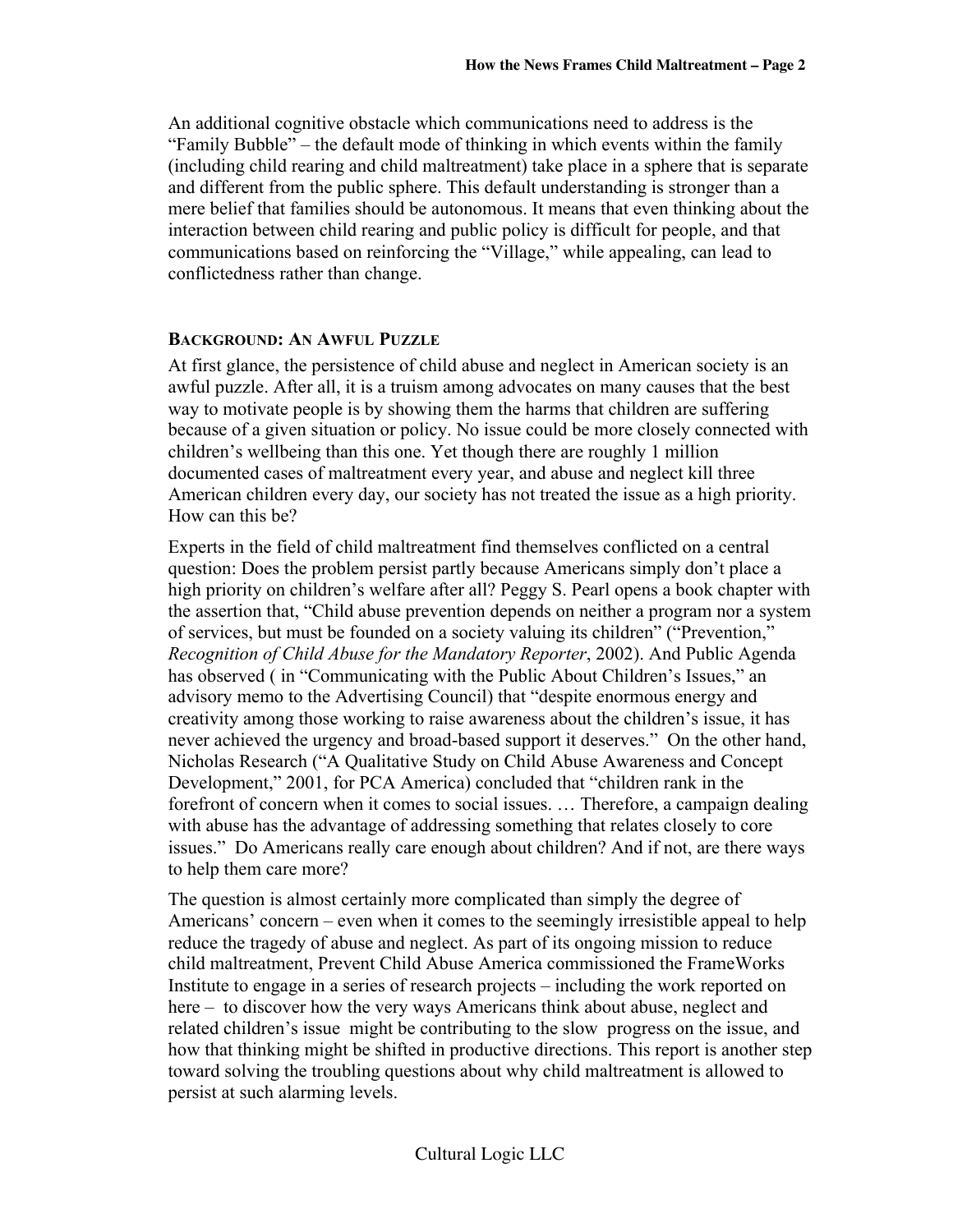#### RESEARCH METHOD

#### **Subjects**

The analysis presented here is based on interviews conducted by Cultural Logic with a diverse group of twenty-two individuals in and around Seattle and Philadelphia. Subjects were interviewed in their homes or workplaces. The sample included thirteen women and nine men, and six people of color. Most subjects were evenly distributed between early 20s and late 50s; three subjects were over 60. Subjects' educational backgrounds were approximately evenly distributed between high-school only, some college, college degree, some graduate study, and graduate degree. The sample also included a mix of liberals, conservatives and independents. Occupations among the sample ranged from blue collar to white collar and professional, including work in both the public and private sectors. Half the subjects were parents, and of these, roughly half currently have children at home.

#### *The Cognitive Approach*

Subjects participated in one-on-one, semi-structured interviews ("cognitive elicitations"), conducted according to methods adapted from psychological anthropology. The goal of this methodology is to approximate a natural conversation while also encouraging the subject to reason about a topic from a wide variety of perspectives, including some that are unexpected and deliberately challenging.

This type of data-gathering – and the analysis of transcripts, based on techniques of cognitive anthropology and linguistics – yields insights not available from standard interview, polling or focus group techniques. It doesn't look for statements of opinion, but for patterns of thought that may even be unconscious. It doesn't look for familiarity with issues in the news, but for more well-established, default reasoning patterns. Some of the clues to these important patterns come from topics that are *omitted*, moments of *inconsistency* where one understanding clashes with another, and the *metaphors* people use to talk about a subject. Furthermore, the method is designed to explore the differences between *rhetorical mode* – in which people define themselves in opposition to other groups and perspectives, and repeat ideas and phrases familiar from public discourse – and *reasonable mode* – in which they reflect their own experiences, think for themselves, and are more open to new information. Put briefly, this analysis focuses on *how* people think rather than *what* they think. (See the Appendix for a fuller discussion of Cultural Logic's cognitive approach.)

Cognitive research works on the premise that unconscious, default understandings of the world (cognitive and cultural *models*) can guide people's understanding of an issue in ways they don't even recognize. One of the most important aspects of these default models is that they often lead people to understandings that they might reject at other moments of more careful reflection. For example, *even people who know on some level that children do not possess adult capacities for judgment and moral reasoning may easily slip into a mode of thinking which attributes exactly these qualities to kids*. These hidden, underlying understandings can be very difficult to challenge and displace, and, if they are not accounted for, they can derail communications.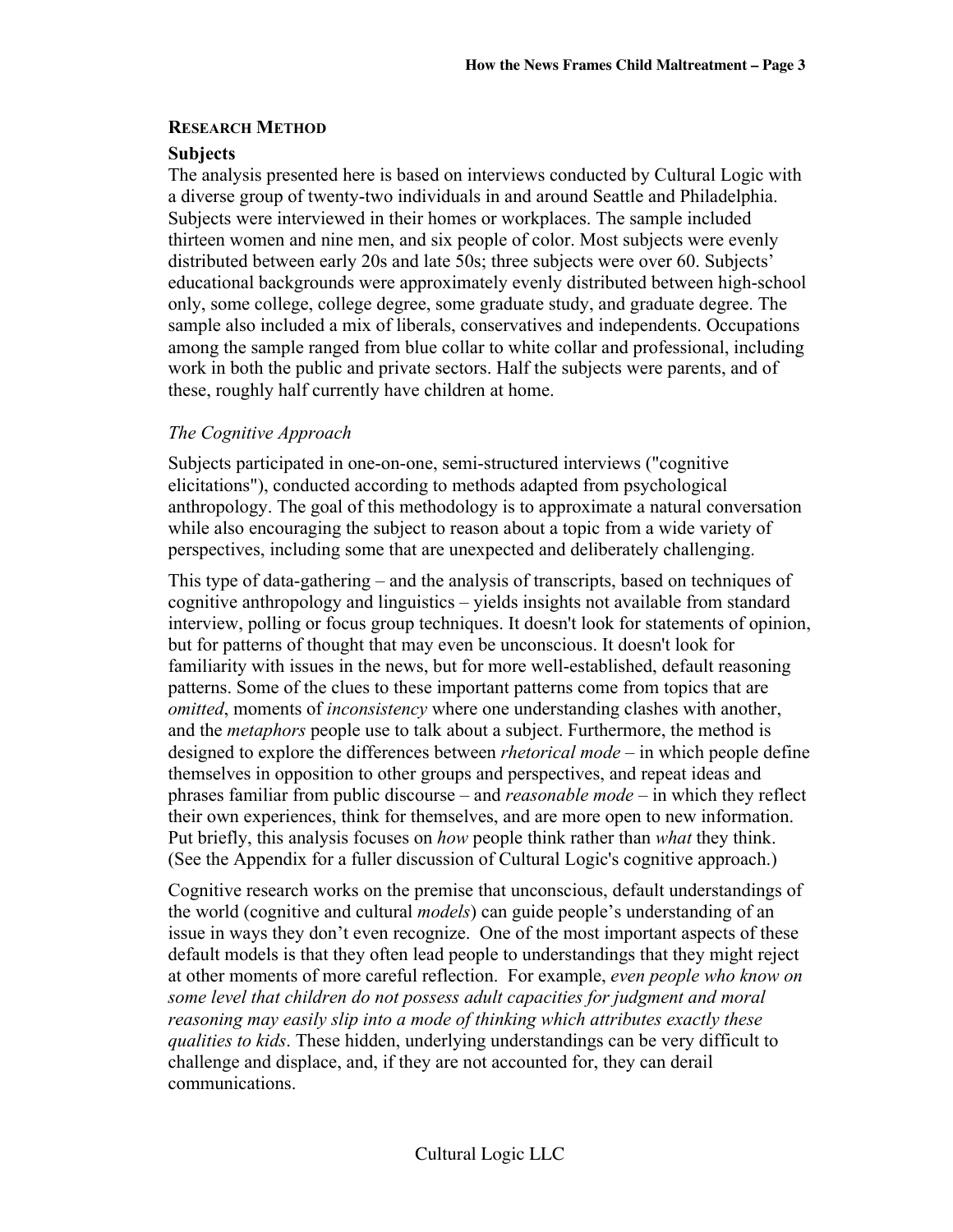#### HIGH PUBLIC AWARENESS

Elicitations research confirms findings from previous studies that there is a high level of public awareness of, and concern about, the issue of child maltreatment. If anything, subjects in our sample tend to exaggerate the extent of the problem.

- *Q: If you were to guess in numbers or percentages, how many kids do you think are maltreated enough so that the authorities could be brought in on it? One in a thousand, one in ten, half?*
- *A: Like neglect-wise or abuse?*
- *Q: A combination of all of them. Whatever.*
- *A: Altogether? I would say 20-30 percent. A good amount, at least from what I've seen.*

*\*\*\*\*\**

- *Q: If you had to guess, how many kids would you say are abused or neglected, as a percentage of the population?*
- *A: Percentage of the population?*
- *Q: Yeah.*
- *A: Um, 12, 15, 18? Something like that.*

They are also aware that abuse and neglect of kids can have lasting effects.

*I think the children should be instantly, instantly taken from that situation [i.e. sexual abuse]… I think that child should be given a chance somewhere else. I mean that's just such a permanent, or maybe not permanent, but that's just such a long term healing thing. I mean talk about taking away your confidence and taking away everything, to put a child in that kind of environment.*

*\*\*\*\*\**

*I think adults that had that experience as children [i.e. emotional neglect] have a really hard time expecting those things, because I think early relationships are where you learn what relationships are, and if you don't get it then you don't know it, and if you don't know it it's hard to expect it or to get it or to give it, even.*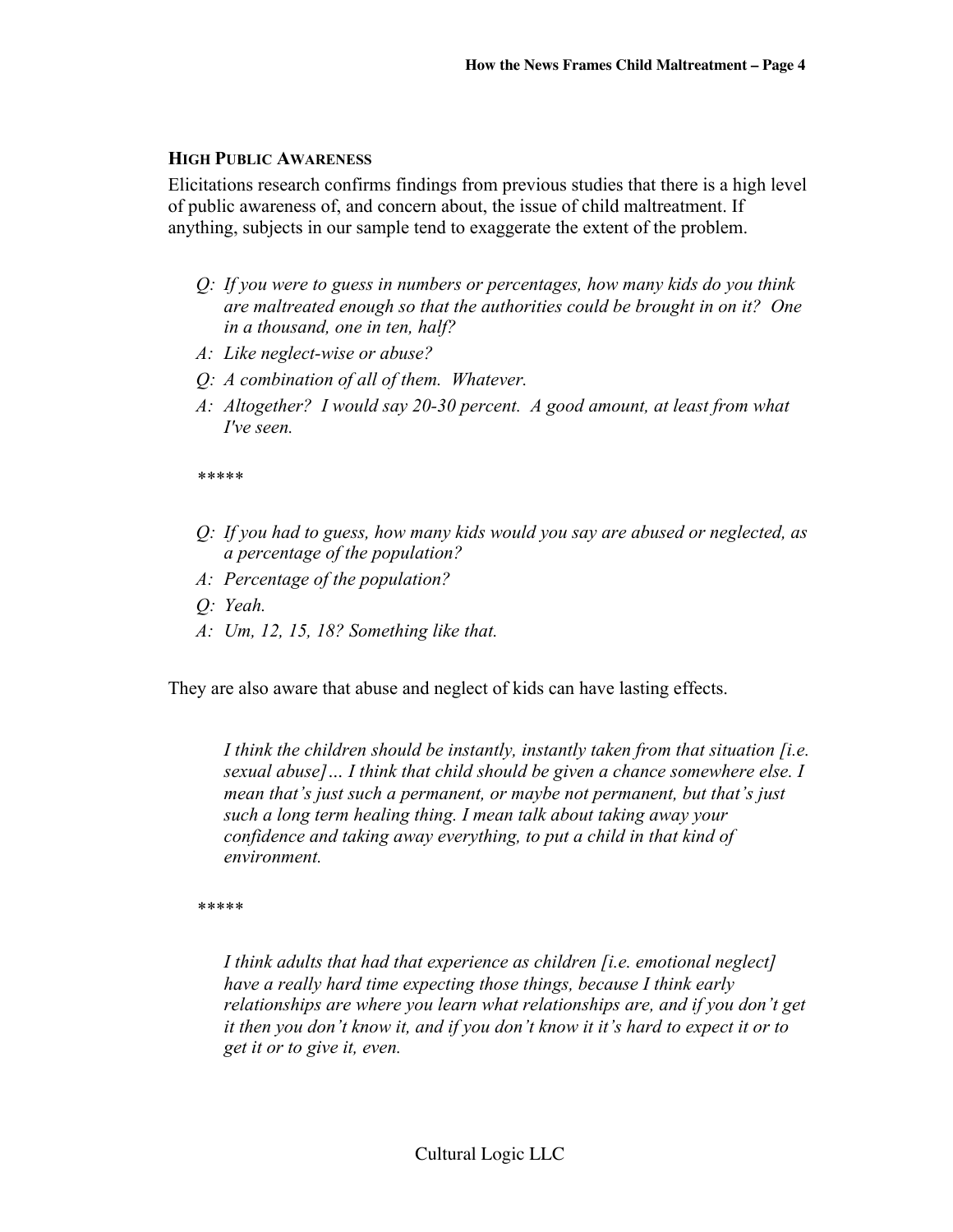Additionally, as previous research has established, people are well aware of how awful child maltreatment cases can be – in fact, their associations with the term "abuse" are usually dramatic. The media's focus on sensational cases has planted vivid images in people's minds, which form part of their understanding of the issue. A typical case is Dateline NBC's "Saving Richard" program, which discusses the boy's "systematic torture" at the hands of his mother. (See Appendix 1 for further discussion of previous findings confirmed by the elicitations research.)

It is unlikely that additional messages about the seriousness or pervasiveness of child maltreatment will have a significant effect on public engagement, given how high levels of awareness already are. Instead, messages should focus on conveying new understandings of the problem and its solutions. As Richard Krugman has suggested, advocates "need to give the messenger [i.e. news media] the tools to relate a new message" ("The Media and Public Awareness of Child Abuse and Neglect: It's Time for a Change," *Child Abuse & Neglect* 20,4).

In order to make progress, communications will have to address two major cognitive obstacles to understanding and engaging with the issue – lay people's misconceptions about child development, and their difficulty integrating thinking about the family with thinking about the community. These obstacles are discussed in the sections below.

## THE "OTHER-MIND" MISTAKE

## The Nurturance Instinct

Many lay people express the idea that we have a natural, inborn desire to take care of children, that parental nurturing is a relationship set up by nature and genetics:

*If natural baby-ness isn't able to elicit a warmth and loving response from a parent, that concerns me. Because I think it's genetic, it's what they're set up to do, is to make sure we keep them safe and give them love, and that's why they're so cute.*

This insight captures an important truth which has been explored by psychologists, biologists and others. There truly is a universal human mechanism which, all things being equal, leads people to protect and nurture children. This inborn mechanism is triggered by many different cues, including visual features such as large eyes and a large head, which we experience as "cute," and can be activated by drawings as well as real babies, puppies, and other young animals. The nurturance mechanism has obvious advantages for the survival of our species, and is accepted as one of the clearer behavioral products of our evolution.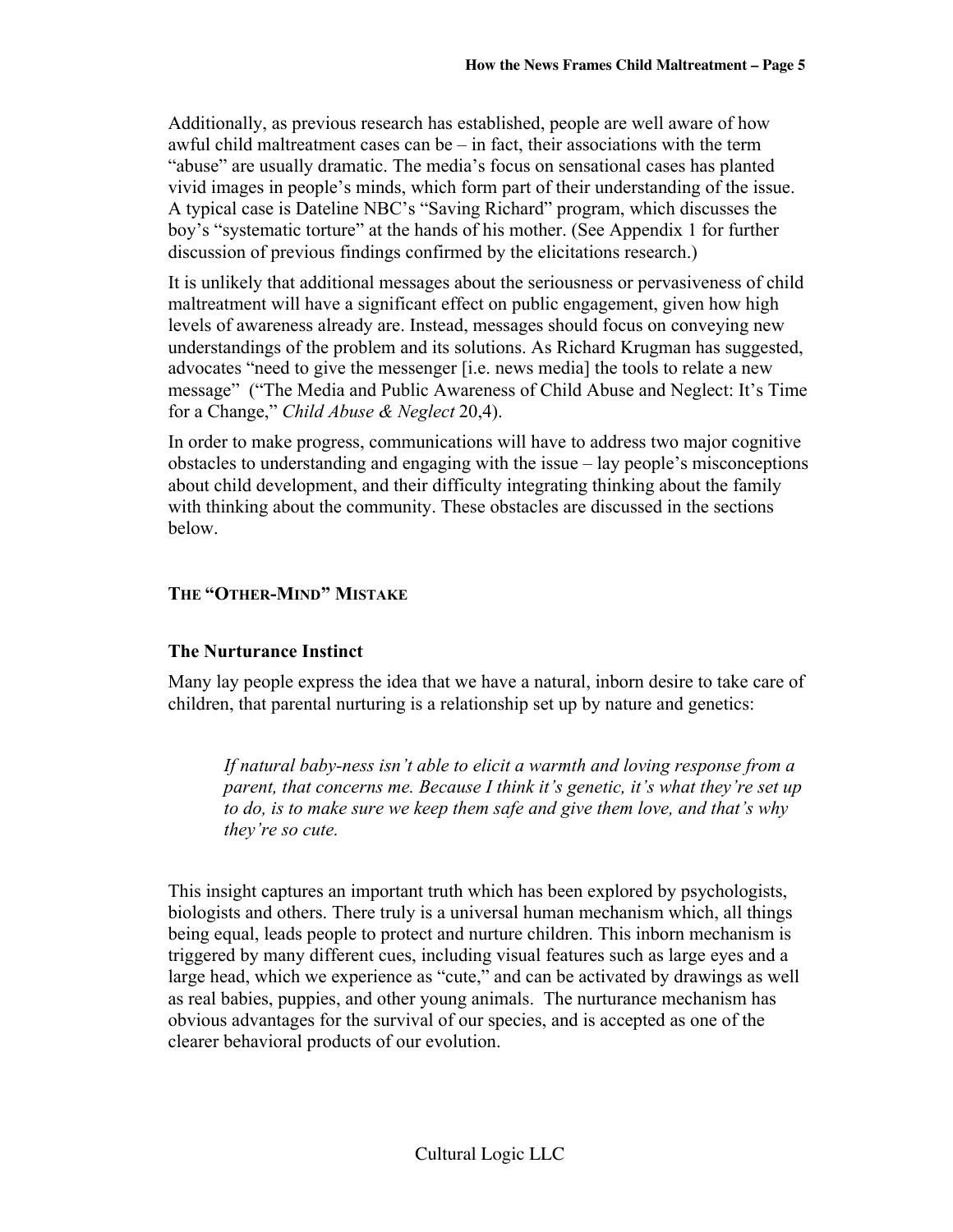#### The "Other-Minds Module"

On the other hand, there is a less well-known cognitive mechanism – just as well established from a scientific point of view – *which often works against our nurturant instincts towards children*. This is what is sometimes called the Other-Minds module – an inborn function which leads people to make automatic guesses and calculations about what other people are thinking. Like the "nurturance module," this mechanism is universal, and has also evolved for clear reasons related to our survival – it allows us to relate to other people, to understand who is on our side and who is against us, to grasp that someone else possesses information. This is the cognitive faculty that takes our perception of bodies moving around us and translates it into the understanding that there are other actors in our presence whom we need to deal with.

Like the nurturance module, the Other-Minds module can be activated by things other than people – by images of people, but also by inanimate objects that seem to have minds and intentions of their own. The notion that a stuck jar lid is deliberately frustrating us – a personifying illusion that can be very powerful! – can be understood as a byproduct of the Other-Minds module.

When it comes to the personification of the objects around us, the operation of the Other-Minds mechanism can seem amusing and even poetic, adding vividness and color to our language and our everyday experience. When it comes to interacting with children, though, this mechanism has a number of distorting effects on our thinking which make child abuse and neglect more likely. The two most general of these are that children are often perceived as disembodied little minds – so that the idea of Developmental Damage is missing from people's thinking – and the second is that children can be seen as people with the same fully developed intentionality as adults. Particularly disturbing is the fact that the Other-Minds illusion is closely connected to emotional arousal – when emotional stakes are high it can induce a "fight or flight" response, obviously working in an opposite direction from the nurturance instinct. The more particular implications of these distortions are explored below.

#### *Distorting effects of the Other-Minds Mechanism*

Some of the distortions caused by the Other-Minds mechanism are relatively harmless, and others are clearly dangerous. (Note: These patterns of thinking are so common that it can take a bit of effort to recognize them as cognitive distortions and metaphors.)

• Children as Threats/Competitors

One of the main functions of the Other-Minds module is to help us guess how others are thinking so that we can calculate the most advantageous actions for ourselves. This competitive/adversarial stance can easily be triggered by any situation that frustrates us, from difficulty manipulating an inanimate object (like trying to fold a garden hose which "refuses" to coil neatly) to dealing with a crying baby, who can seem to be "assaulting" us with its "rage" and "condemnation."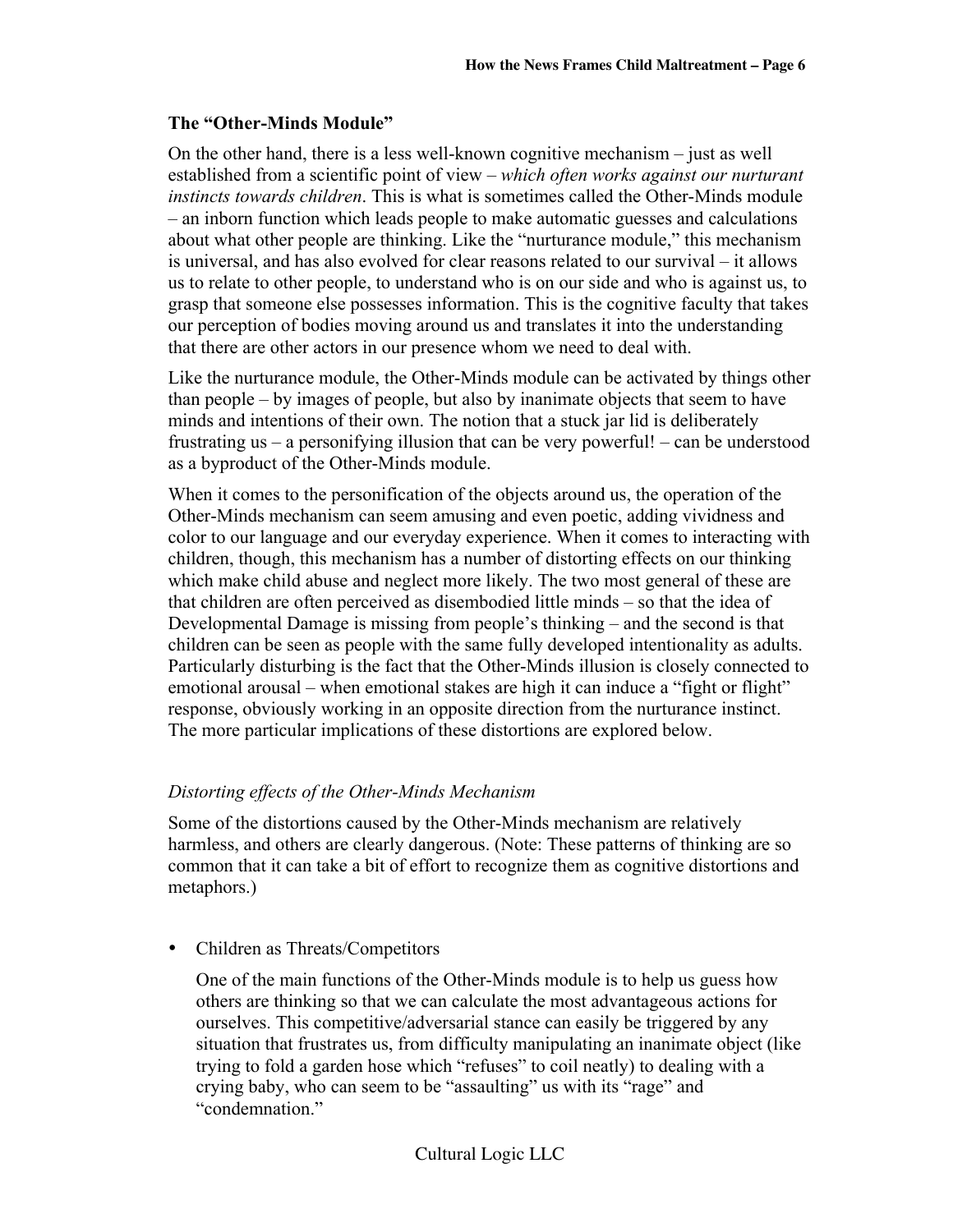In a PSA publicizing Family Source, Parent Helpline of Florida, a mother is depicted yelling at her crying baby, trying to figure out what the baby "wants." The combination of the high emotional stakes in any intimate relationship and the misconstrual of a child's reflexive behaviors as intentional challenges can easily lead to a mode in which an adult is ready to "fight" a child, as though the child were a grown adversary.

In fact, this aspect of child maltreatment suggests a possible concept for a public service announcement: a frustrating child who turns into an adult in the parent's eyes, along with a reminder that this is just an illusion.

• Discipline at an inappropriate age

Some of the most common misperceptions about child rearing, according to previous studies, involve the extent to which young children can respond to "moral training," such as punishment designed to teach right from wrong, or the withholding of affection to teach self-sufficiency. One study suggests that most people believe that a six-month-old can be spoiled by getting too much attention, and over a third believe spanking is appropriate even for children under the age of 2 (DYG, Inc., "What Grown-Ups Understand About Child Development").

Thinking like this arises naturally from the Other-Mind mistake, since kids can be seen as either miniature adults, who are bound by moral rules just like the rest of us – or, only somewhat better, as adults-in-training, whose ultimate success depends mainly on moral guidance that starts as early as possible. (Interestingly, grandparents, who are trusted sources of both advice and childcare, are even more prone to mistakes of this kind than young parents themselves – see DYG, Inc.'s report, "What Grown-Ups Understand About Child Development").

The bottom line for many practices guided by these misconceptions is that *they make children weaker rather than stronger.* This is the kind of message which, if backed up by additional explanation, should open many people's eyes to a developmental perspective.

Another point to keep in mind is that while Liberals probably share more views than Conservatives with experts and children's advocates on the whole, they are not necessarily on solid ground when they emphasize the importance of reasoning with very young children. Here a conservative male complains about what he perceives as the prevailing "PC" attitude:

*They send parents to parenting classes where they're taught to let the kids do whatever the hell they want and don't touch them. Reason it out. Reasoning it out with a child. You're asking a child to reason at 8, 9, 7. Did you have any reasoning ability at those ages? I certainly didn't. But the government thinks that they should, and do.*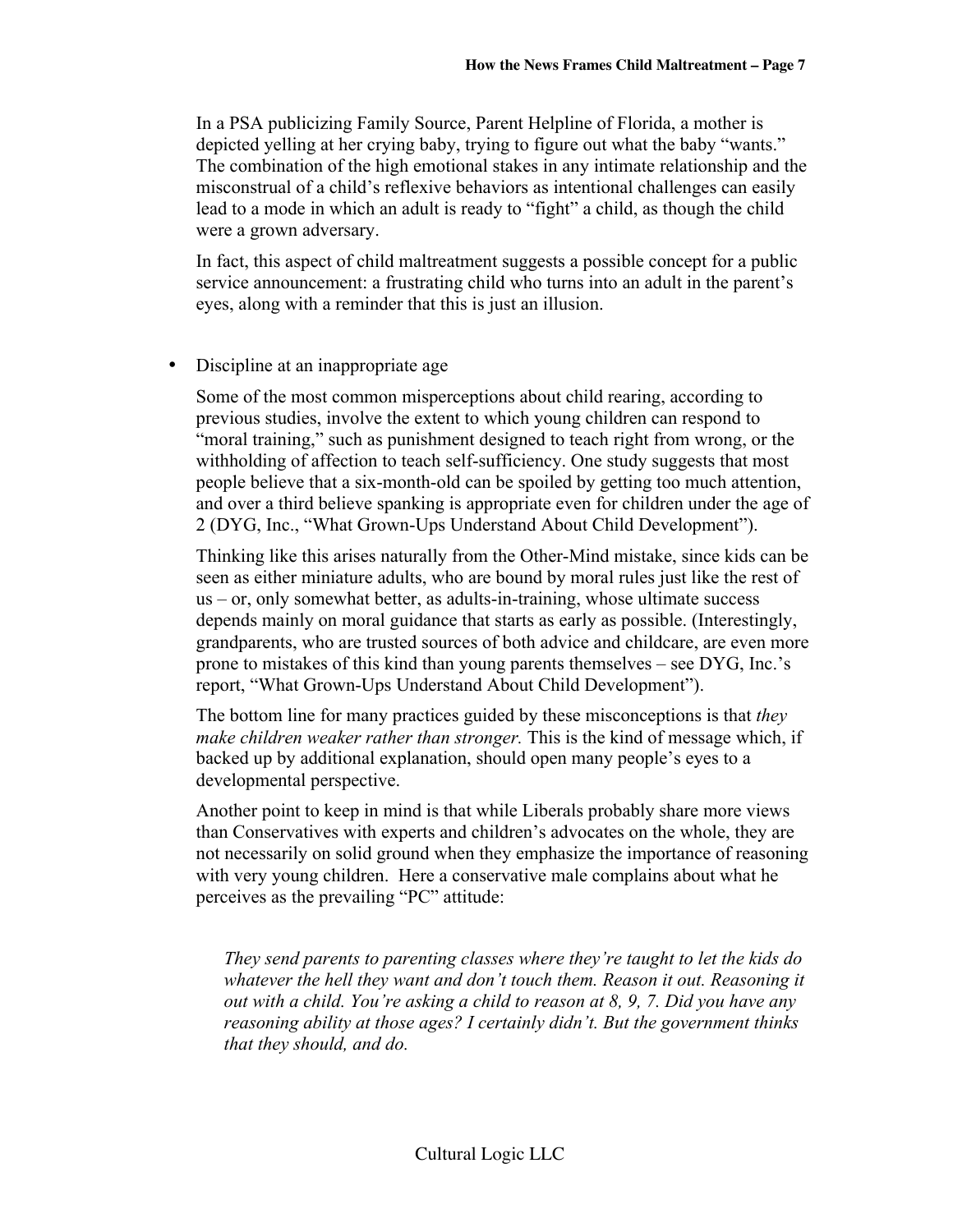Depending on how we interpret "reasoning ability," his point is not entirely off the mark. When deciding whether to reason with children, people should, but don't, have access to understandings about how and when various capacities develop. This kind of understanding would short circuit the rhetorical, anecdotal, yes-no standoff that is the likely result of any debates where clear developmental perspectives are not available.

• Discipline as "Tit for Tat"

Related to the previous point is the notion that discipline sometimes slips from a process of "instilling values," to a process of moral accounting, of the sort that we practice with other adults. This conservative woman begins by talking about instilling values, but quickly shifts to an accounting frame:

*I really feel like we need to instill more values, and consequences, and respect. More respect. We have gotten too lenient. When I rode the bus in middle school, if we did something wrong, we were either kicked off, or we had to write the rules before we could get back on.*

While the practice of moral accounting is laudable, it should not be confused with development. The stance she takes could apply as easily to adult criminals as to developing children.

• The "Get Over It" Syndrome

If people are operating in a mode that excludes the idea of Developmental Damage, they are more likely to feel that a person can change his or behavior simply by an act of will or by learning that a given behavior is wrong. For example, they may feel that a child who grew up in an abusive environment can "learn" by example that abuse is the wrong way to treat people. The following comment comes from a highly educated and sympathetic male subject:

*I think that as we grow up and we go into school and do the things we want to do, we watch what other people do, we learn from what other people do and I think that I'm positive just because … there are children who grow up being victims of abuse who are not abusers.*

While there is certainly some truth to this optimistic, mind-over-matter attitude, it also downplays the lasting effects of developmental damage, and exaggerates the extent to which our intellects and will power can help us overcome dysfunction, if we just choose to put something behind us and learn a better way. Unless people have a concrete understanding of the (objective) mechanisms of Developmental Damage, they are likely to be susceptible to this kind of anecdotal thinking.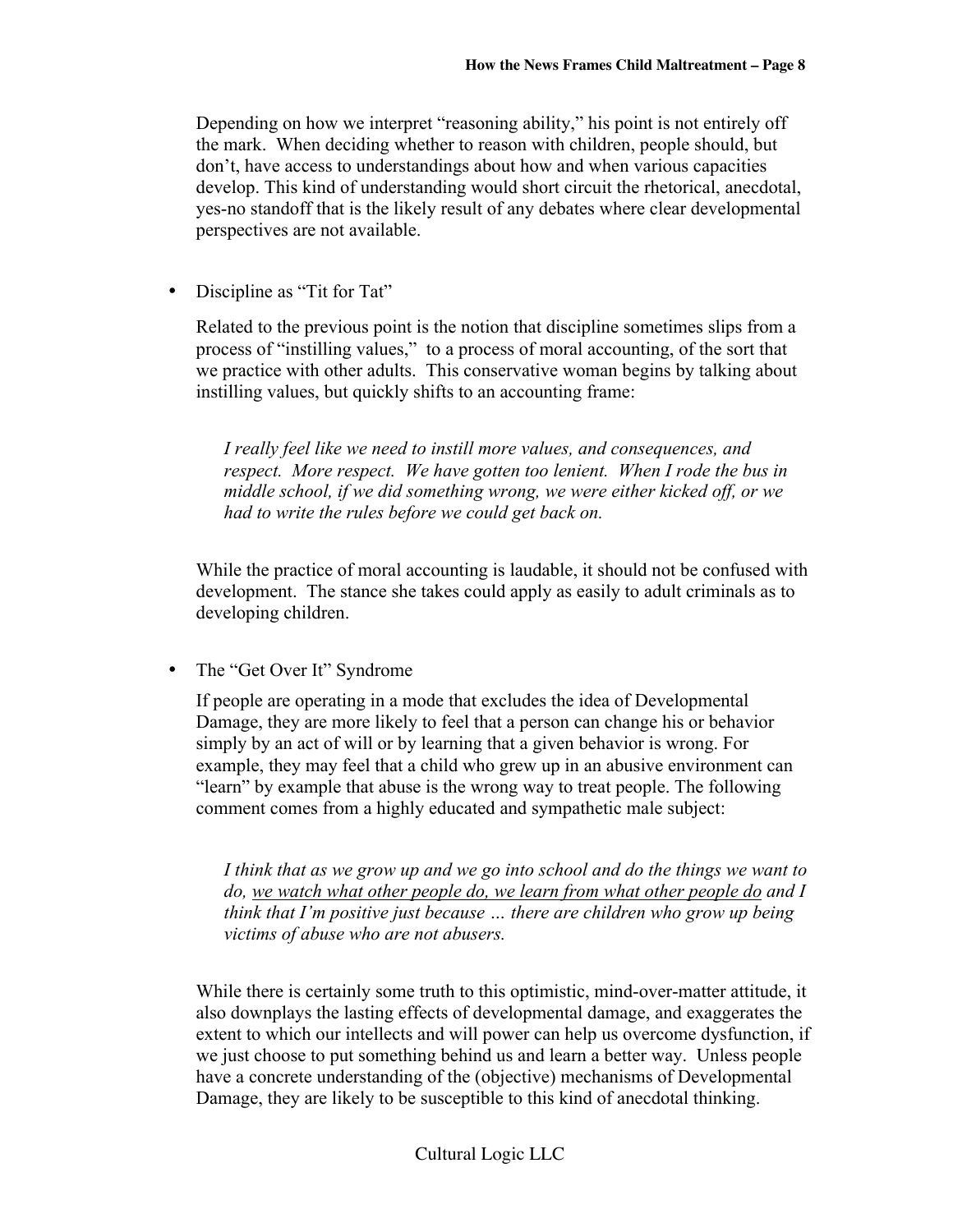*CHICAGO, IL – Dave Pelzer grew up in a typical suburb, on a colorful middle-class street, with a life straight out of a horror movie. Pelzer…grew up with a mother who decided, when Pelzer was 4, that he was evil – and relegated him to the garage. From then on, until he was rescued at age 12, he was a non-person to his family. He was, as his best-selling book recounts, a child called "it"… "I believe in honesty, dignity and honor," says Pelzer. "I'm a Jimmy Olsen kind of guy. What's your problem, get over it and help your fellow man out."*

The recent film "Antwone Fisher" should also be cited as an example of someone using free will and intentionality to overcome severe abuse. While such stories are real and inspiring, they also undercut an important message about the lasting Developmental Damage caused by maltreatment.

• The Cycle of Abuse

While elicitations research confirmed the public's awareness that abuse in one generation leads to abuse in the next, it also showed that people have a distorted model of the cycle – they can't really be said to *understand* it. They nearly always think of it in terms of conscious learning (an abstract mental process) rather than understanding it in terms of Developmental Damage:

*I think basically people do whatever was done to them. I mean there's very little change per generation. I feel like people … don't necessarily make a dramatic change during their lifetime. They may try, and they may succeed to a larger degree than somebody else, but I mean basically I think we teach the way we were taught, and whenever we don't know what to do we fall back on what was done to us.*

*\*\*\*\*\**

- *Q: [The cycle of abuse] seems kind of paradoxical in a way, because you'd think that a kid who has been abused has a better idea than anybody how awful it is.*
- *A: You would think so.*
- *Q: And that they'd never, ever want to inflict that on somebody else.*
- *A: But if that's all they know, if that's the only life they know, how would they know there's any difference, if no one ever told them or showed them along the way in life?*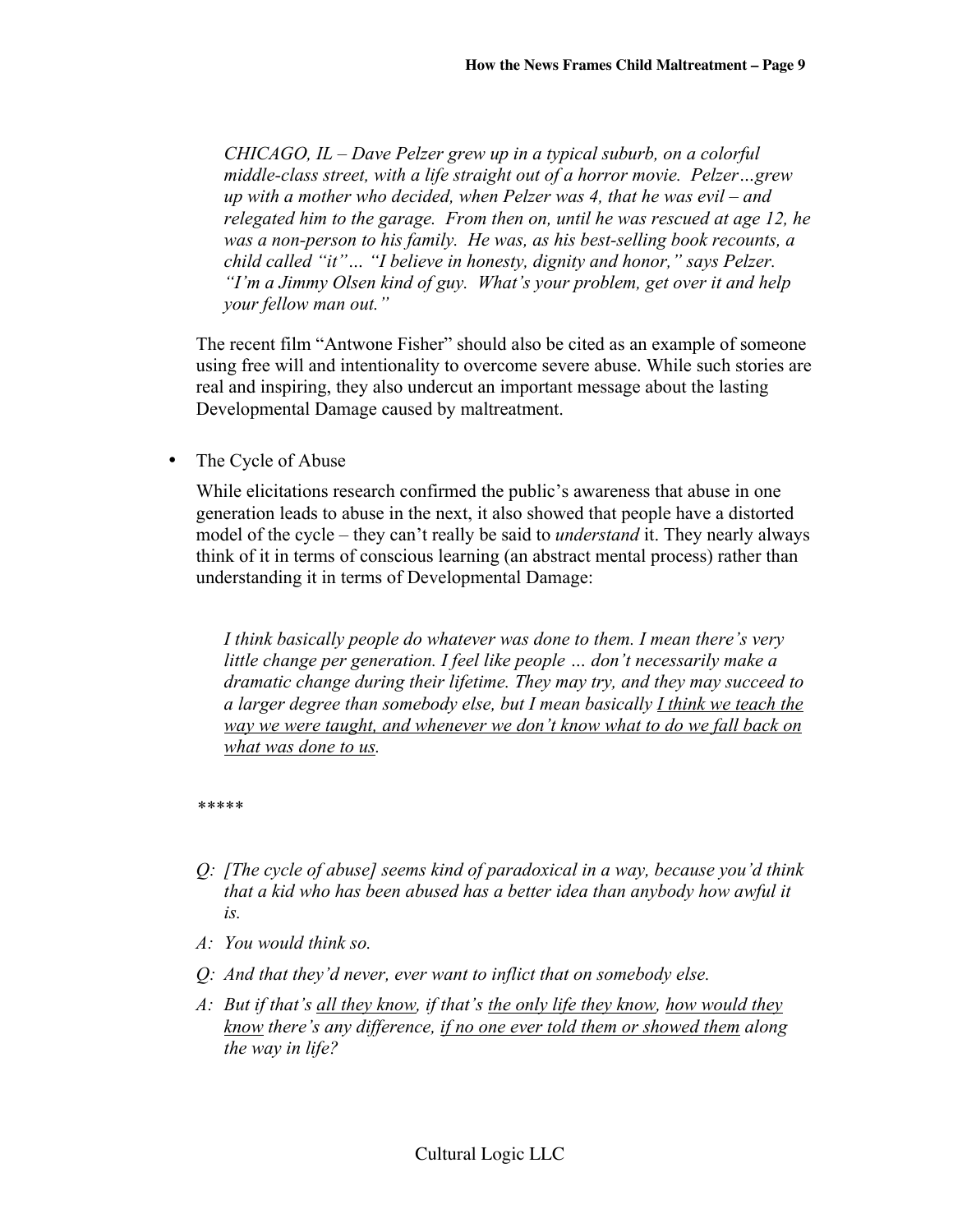This focus on "teaching," "knowing what to do," etc. illustrates the fallacy that treats human behavior as purely the product of abstract qualities like knowledge, choice and intention, while ignoring the very real, objective constraints placed on us by the *physical* state of our cognitive apparatus.

While it is of course a good thing that the cycle is recognized at all, it is also likely that people with a stronger sense of the Developmental Damage caused by maltreatment would have a reinforced sense of how hard and how important it is to break the cycle.

• Sexual Abuse

The illusion that a child is capable of sexual attitudes similar to those of an adult is one of the more extreme and destructive forms of the Other-Mind mistake. Perpetrators of sexual abuse often explain (and even continue to believe) that *the child seduced them*. The cognitive systems that control emotional and sexual behavior are obviously not well developed in young children (even if children may have more sexual curiosity and initiative than Western society is comfortable granting them). Prevent Child Abuse Georgia's PSA, "Other Woman" is based on this theme, as its title reflects – the father in the scenario at first seems to be defending his flirtation with another woman ("I didn't mean anything by it"), who turns out to be his prepubescent daughter.

This extreme illusion, which requires a person to ignore so much obvious evidence, is thankfully much more rare than the general "Other-Mind" Mistake. This may be part of why, from the point of view of most lay people, *sexual abuse is in an entirely separate category from other kinds of maltreatment*. While emotional and physical abuse and neglect are all understood as matters of degree, sexual abuse is seen as a distinct kind of behavior that springs from a particular sickness:

- *Q: Sexual abuse I would say most of the time has got to be a sickness in the individual who's the molester.*
- *Q: So that's not the kind [of maltreatment] where anybody is capable of that under the right circumstance?*
- *A: I wouldn't think so.*
- Neglect as Underinvolvement

If people don't understand the nature of development, especially early childhood development, they are less likely to appreciate the significance of mental neglect – cases where children are receiving too little stimulation and interaction to develop in a healthy way. When thinking along the lines of the Other-Mind mistake, they can even feel that kids need very little in the way of stimulation and interaction before they are old enough to speak – and "learn," "remember," etc., and that talking to them at that early stage won't do anyone any good since they are not yet ready to learn. If children are not yet mental creatures, it follows that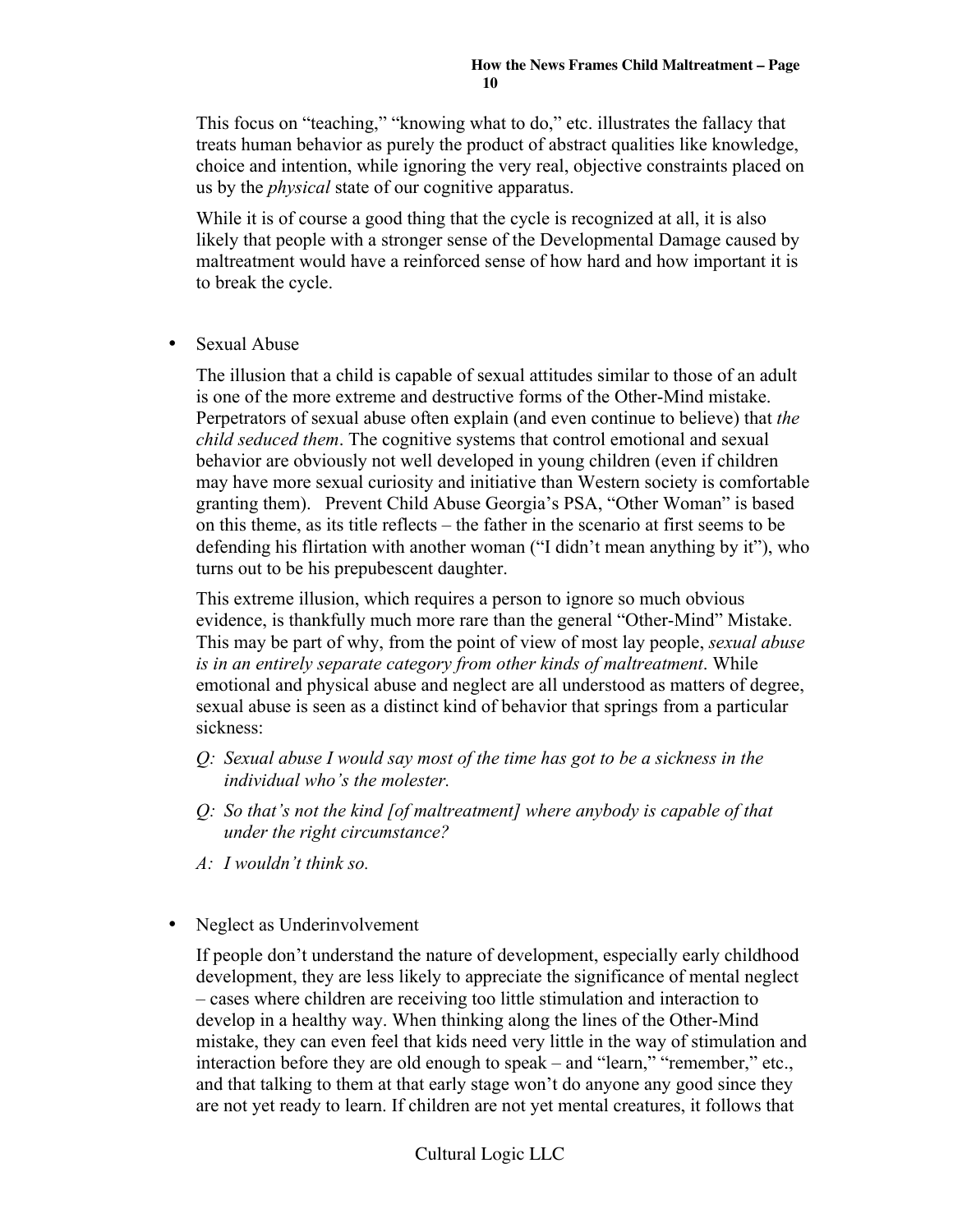keeping them fed, warm and safe is enough. (Numerous previous studies have confirmed that people underestimate the importance of stimulation and interaction in daycare settings, for example.)

Prevent Child Abuse America's "Working Hypotheses" document states that, "when the public thinks about the issue of child abuse and neglect, it thinks primarily of the most extreme cases, such as those cases resulting in the death of a child or a dramatic incident of neglect that generates local or national news coverage." While this statement is true as applied to "abuse," elicitations research – and a review of previous studies of public understandings – shows that the situation is more complicated with respect to "neglect."

One of the most striking findings from the elicitations was that *when lay people hear the term "neglect," they very often think of what could be called uninvolved parents* – parents who don't spend enough time providing appropriate guidance, teaching values, attending school events and so forth – though extreme cases of physical and mental neglect also come to mind at times.

- *Q: Do you think neglect is a serious problem?*
- *A: That's the word. Neglect. That's a good word, yeah.*
- *Q: Do you think there's a lot of that?*
- *A: I think there is. The kids are on their own too much. They get a car when they're 16, or they're dropped off at the mall at 7:00 at night and they're picked up at 11.*

*\*\*\*\*\**

- *Q: One of the other areas how kids get treated is neglect. There again, it seems like it could be tough to draw a line.*
- *A: It's very hard. The kids are the ones in the difficult position. They need that guidance, they need that hand. And if they're not getting it in their own house, they're going to go get it somewhere else.*

*\*\*\*\*\**

*Probably in somebody's definition, everybody's been neglectful of their children.*

This finding confirms Triad Research Group's observation that, "Participants tended to define 'neglect' as 'not caring,' 'not paying attention,' and/or 'not having an investment in your child'" ("San Diego Residents' Perception of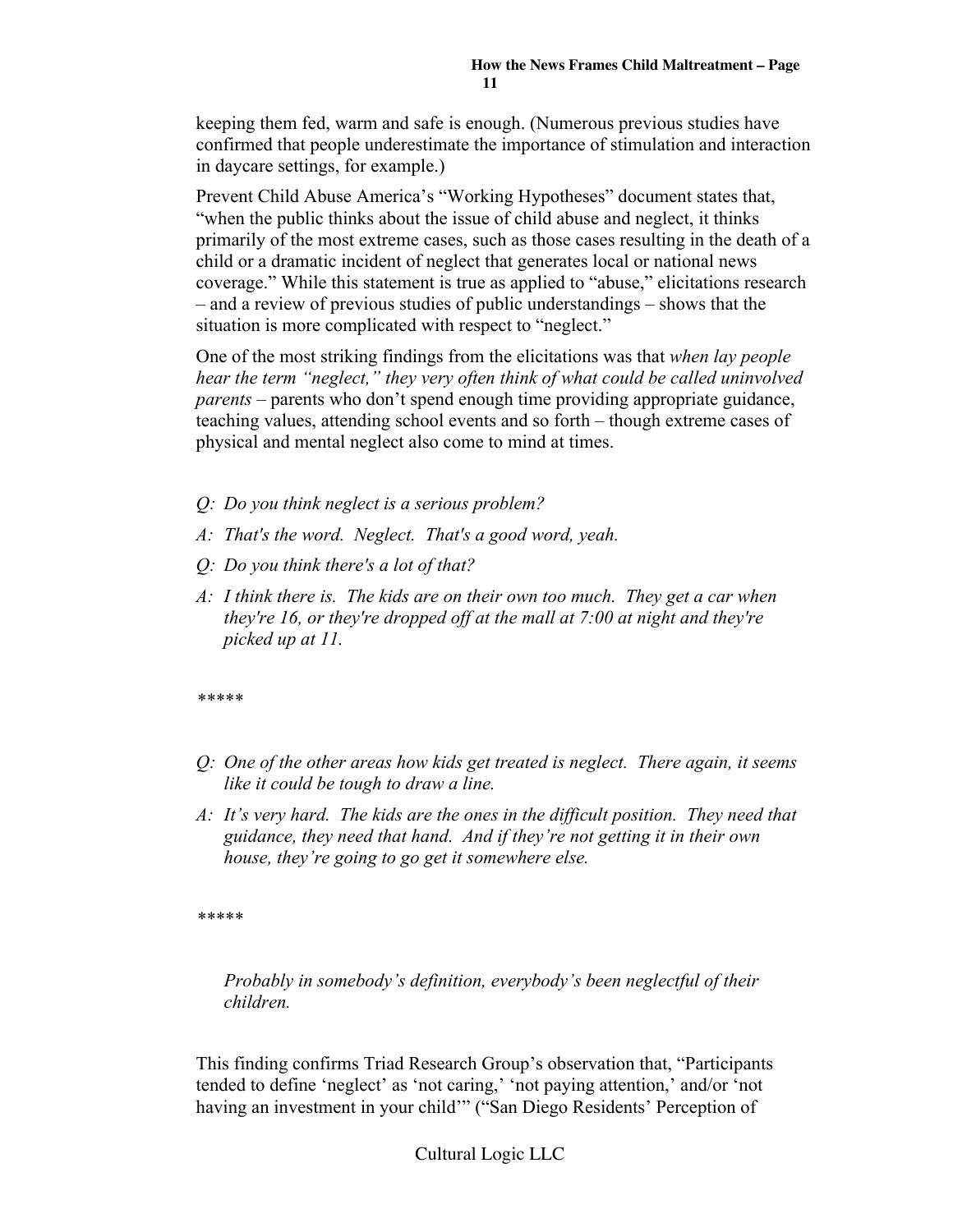Services for Children at Risk of Abuse and Neglect," August 2000, for Public Children Services Association of Ohio, on behalf of San Diego Health and Human Services Agency).

Underinvolvement is a very different kind of problem from mental neglect, but unless people have a strong developmental perspective, it is natural for them to interpret "neglect" in terms of concepts and values that are familiar to them.

• Mental Abuse

While the causes of mental abuse are complex (relating to everything from economic hardship to substance abuse to an adult's emotional history), the Other-Mind mistake is certainly a contributing factor. If parents feel as though they are yelling, screaming and cursing at a person with similar mental qualities to their own, they are more likely to be unrestrained.

Furthermore, even when people do recognize that mental abuse is wrong, a Cognitive perspective may underestimate the seriousness of the damage that is done, and make the "Get Over It" perspective more likely. DYG, Inc.'s study, "What Grown-Ups Understand About Child Development" reports that many people believe that a six-month old "has no long-term memory and therefore will not suffer any long-term effects from witnessing violence." This belief can easily be chalked up to the Other-Mind Mistake.

Advocate materials vary in the degree to which they helpfully convey the sense of Developmental Damage. The "Watch What You Say" spots prepared by Prevent Child Abuse Georgia present a strong message that verbal abuse hurts children in a lasting way. But they also reinforce the Other-Mind mistake because they present the harm in terms of the negative messages that kids "believe" – rather than in terms of Developmental Damage caused by this kind of betrayal. A different PSA ("Mirror") depicts a child who becomes more and more upset as we hear a series of insults and other nasty remarks from his mother; the announcer's statement that "the words you use today can scar a child for life" is more compatible with a Developmental Damage perspective (though it is almost certainly interpreted by parents as damage of a more abstract kind). The "X-Ray" spot goes one step further towards communicating a Developmental Damage perspective, because it presents images of physical damage (broken bones) while asking parents to call "before you have a negative impact on your child." But not even this ad goes so far as to mention the developmental harm – i.e. harm done to developing emotional and cognitive systems in the brain – when parents are abusive. A general distortion of the "Other-Minds" fallacy is to neglect the fact that children's mind/brains are not *given*, but *develop*.

Summary: When the Other-Minds mistake leads people to perceive children as intentional and adult-like, they are much less likely to be restrained, and much more likely to treat children inappropriately in a variety of ways. When it leads people to think of children's development mainly in terms of abstract processes like learning,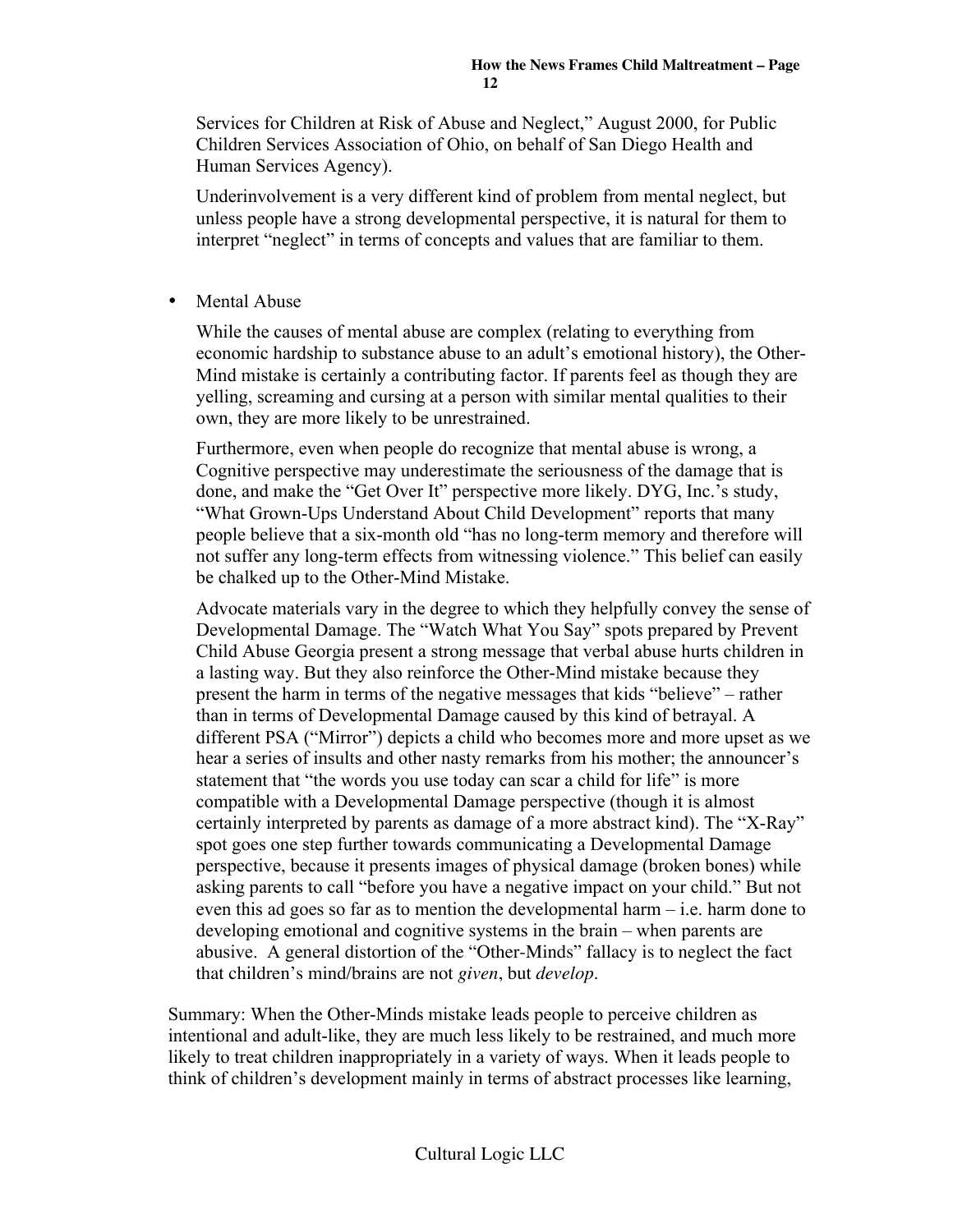reason and choice, it minimizes the appreciation of Developmental Damage, and the lasting effects of maltreatment.

#### RISK FACTORS AND PROTECTIVE FACTORS FOR THE "OTHER-MIND" MISTAKE

While we are always inclined to see others in terms of their abstract qualities of mind, personality and so forth, there are situations which make it especially likely that we will misinterpret kids as intentional actors, and there are also some ways of mitigating the problem.

#### Risk Factors

**Stress** 

One of the main functions of the Other-Minds module is to help us make strategic calculations about how best to survive. One consequence is that we are especially likely to attribute intention to things when we are under stress. Consider that we are more likely to personify an inanimate object that is giving us trouble, than we are to personify the same object when it is working as it is supposed to. Given the inevitable stress associated with raising a child, there are bound to be many moments when we mistakenly attribute intentions to the child – and this illusion can be strong *even for people who certainly know better on some level.*

When children cry loudly, they are especially likely to seem like they are deliberately making demands – even infants only days or hours old. Under the stressful conditions of listening to a baby's scream, it is logical that the Other-Minds module is activated and we try to read the baby's mind (the activity that the mechanism is really all about), and try to figure out what she *wants*. This way of thinking can lead to some frightening consequences, as discussed above.

• The Family Bubble

In current American culture, people tend to perceive the family as something like a free-standing world, into which the broader community should not and does not intrude. This is stronger than a simple value or belief, and is closer to a cognitive "filter" – families are understood as a separate domain, and it is hard to even think of family matters and public matters in connection with each other. (See extensive discussion of the Family Bubble model below.)

One of the consequences of this default cultural pattern is that the nuclear family spends a great deal more time together, and isolated from other generations, than in traditional societies. This intense proximity (even in households where both parents and children are busy with outside activities) can lead to a tendency to interact with children as though they were like adults. This tendency is commonly noted with respect to only children, but is also true for other children.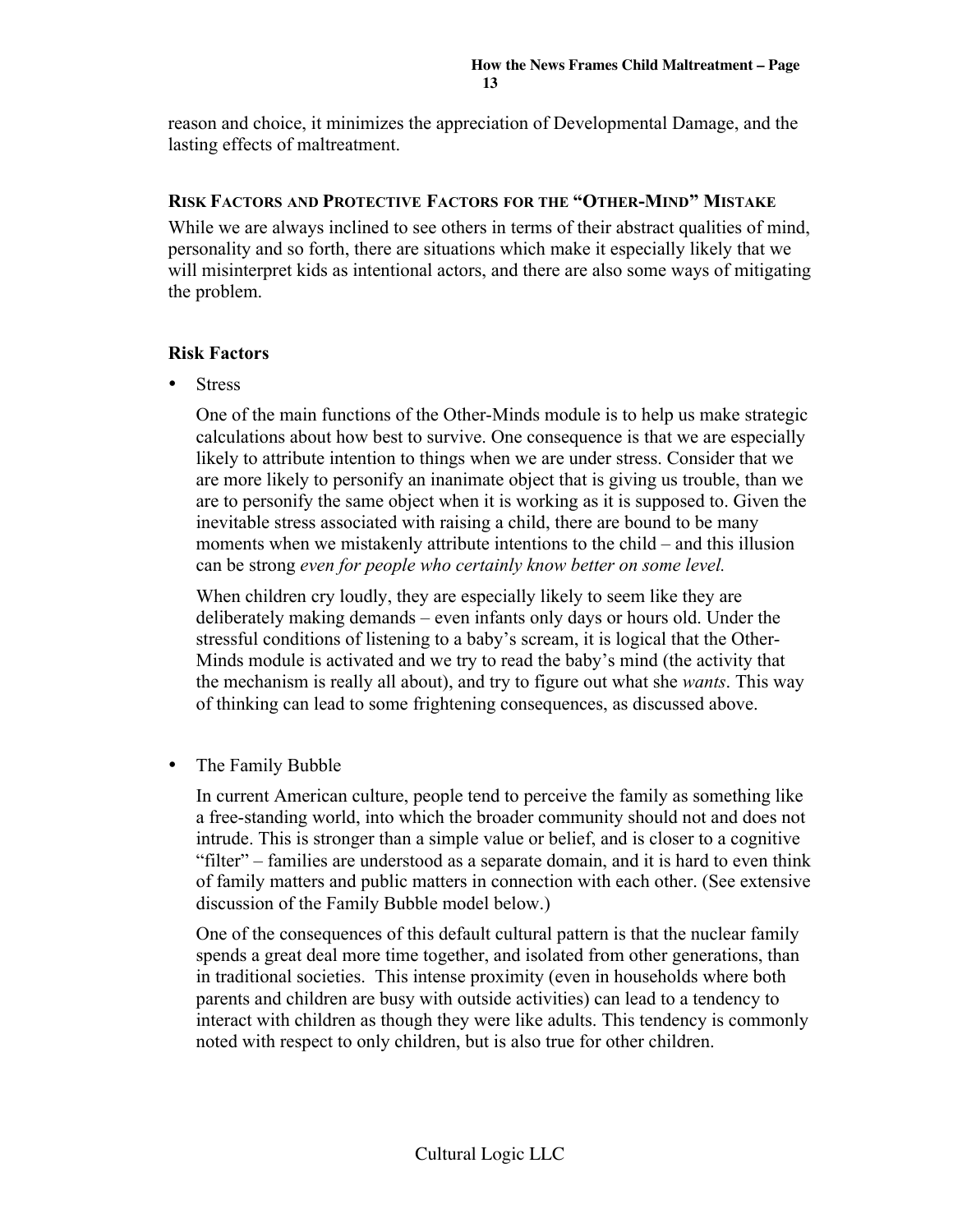• Individualism

Americans' powerful emphasis on self-reliance and independence means that we often *want* our children to develop adult-like minds as quickly as possible (again, even if on another level we want to enjoy the natural parent-child intimacy). This cultural value makes it even more likely that we will ignore the truth of children's developmental status, and fall into the Other-Minds mistake.

#### Protective Factors

• Understanding of Development

Clearly, one of the most direct ways of avoiding the fallacies discussed above is to give members of the public clearer ideas about children's development. More specifically, it will be helpful to convey messages about What Works, as opposed to What's Right. Of course, it would never be appropriate (or possible) to *displace* the moral dimension of child rearing, but even when a parent's goal is to teach kindness, self-reliance or confidence, there are ways that are objectively known to be either more or less effective.

In particular, messages that incorporate information about the brain, and about the important role of give-and-take between a child and the people and things around him, have the potential to get people's attention and shift their thinking about children and development. (See Cultural Logic's report for the FrameWorks Institute and the Mailman Foundation, "Simplifying Early Childhood Development: Findings from Cognitive Analysis and Phone Interviews." The continuation of this work, commissioned by the National Scientific Panel on the Developing Child, is currently under way.)

An important caveat is that messages about the brain are easily misinterpreted as messages about the intellect rather than the child's total character. Even a pollster hired by child advocates to research public understandings uses "brain" practically as a synonym for intellect: "Participants display some awareness of brain development in the early years of childhood. For the most part, however, they consider emotional security, physical health, and nutrition to be the *primary* needs of infants and very young children; brain and intellectual development are perceived as secondary" (Memo from Peter D. Hart Research Associates to I Am Your Child Foundation, April 2001). *Messages that incorporate information about the brain must be carefully framed in order to affirm that they are about emotion, character and values*, and not just about a child's intellect.

• Calm

As stress is a risk factor for triggering the Other-Minds module in a way that is destructive to relations with children, a state of calm is more compatible with a nurturant mode, and a more accurate perception of children's state of maturity.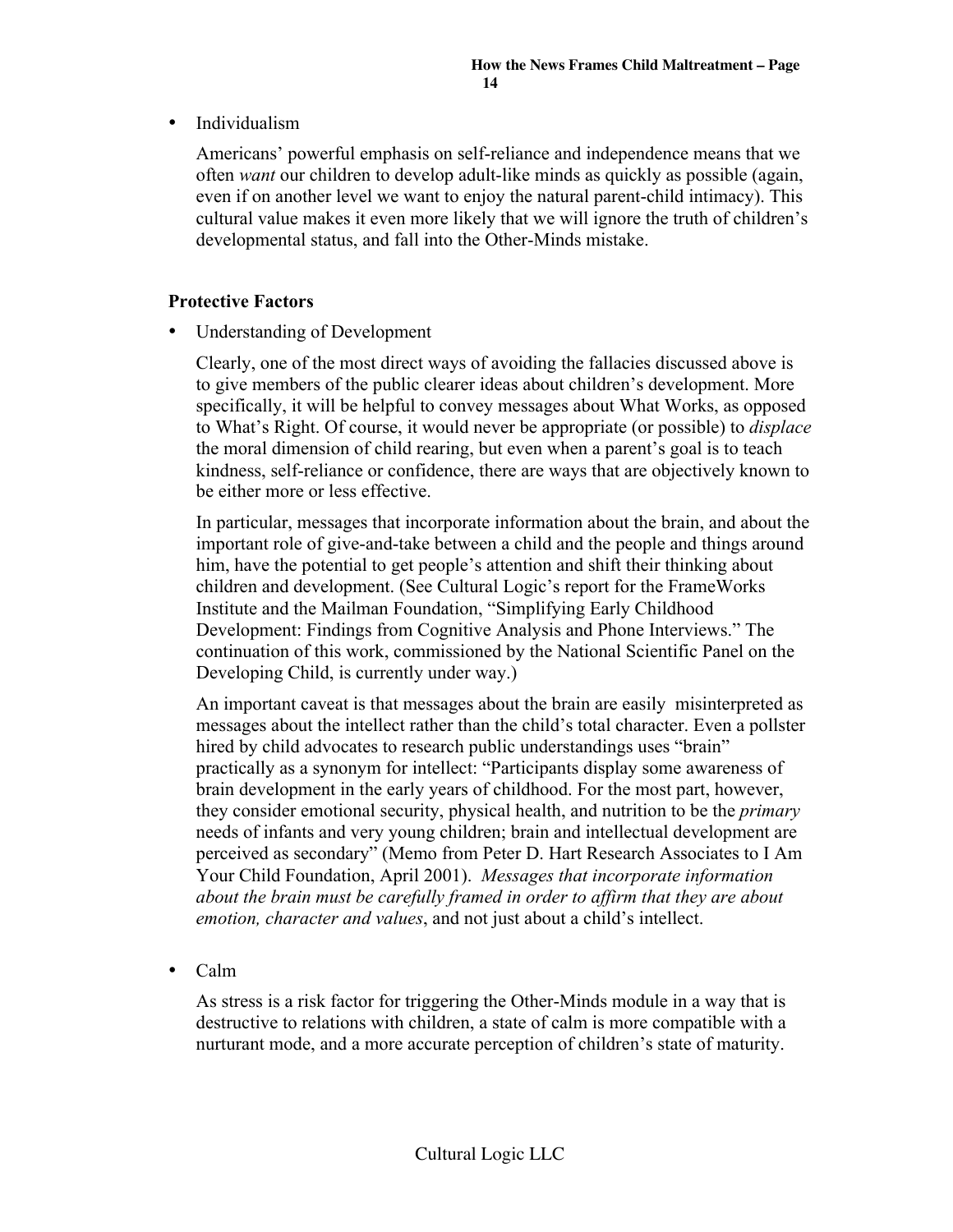#### **FAMILY BUBBLE VS. VILLAGE: A COGNITIVE CONFLICT THAT UNDERMINES THE MOTIVATION TO PREVENT CHILD ABUSE**

*There are three kinds of abusers. There are the inadequate parents, who simply don't know how to parent. There are people who are crazy, and we really can't discuss rehabilitation for those people; for them it's a matter of whether the psychiatric disorder they suffer can be controlled. And finally, we have people who are evil – or whatever you want to call them – people who do what they want to do because it gratifies them in some way. These people are beyond rehabilitation.*

Andrew Vachs, Attorney/Consultant on child welfare issues

Besides warning the public about the gravity of the problem of child maltreatment, advocate materials and appeals in the media repeatedly call on the public to get involved in the prevention of the problem, by intervening directly or at least reporting acts of child abuse. The idea that "a child is defenseless, you are not" – that responsible adults everywhere are a kind of safety net for children – is pervasive in what the public hears about child abuse.

In this section, we discuss this general message which is both highly *compelling* (and thus tempting for advocates and the media), and also likely to have a somewhat *disempowering* effect on the public. Cognitive analysis suggests that the message implicitly appeals to the public in our "responsible villager" role – our sense that we belong, or should belong, to a close-knit community of people who are aware of each other and work towards common goals. (I.e. the kind of social group that all humans evolved in, and which was essential to their survival – this is the sense of "village" evoked by Hilary Clinton's book, and borrowed from an African proverb.) But in current American society, this role is hamstrung by the competing value of an inviolable "Family Bubble." The result is a kind of paralysis on the part of wellmeaning bystanders.

#### Why is the tendency to appeal to the Village so compelling?

#### *A Village is an effective tool for controlling child abuse – appeals to the Village makes practical sense.*

It is clear that village conditions work strongly to reduce many categories of child abuse. Anthropological evidence suggests that in traditional village settings *neglect* of all kinds, *sexual abuse* of children, *maltreatment of infants* by their mothers, and *chronic physical abuse*, all occur at significantly lower rates than in more modern human communities. (The Village condition is not a panacea, of course. Episodic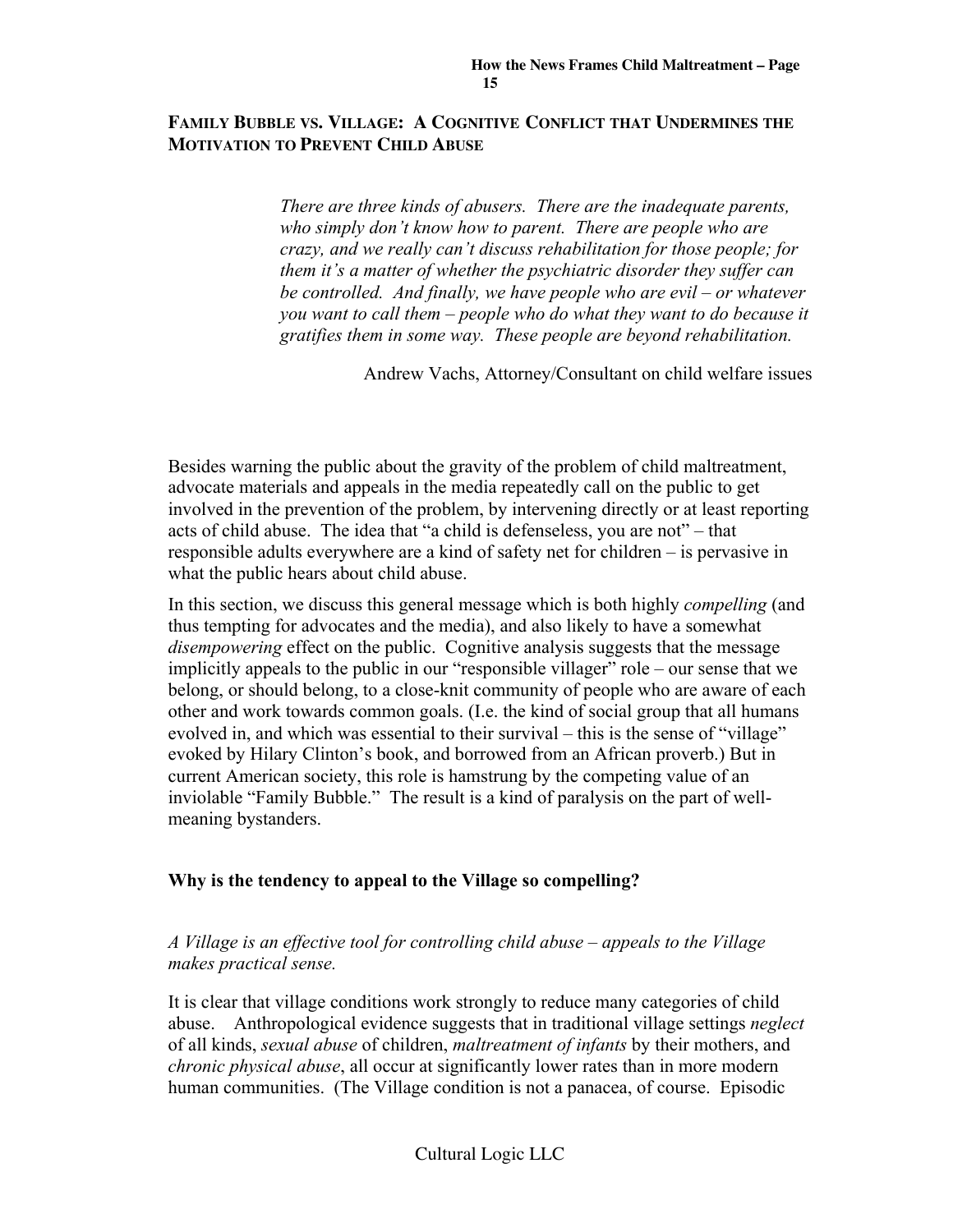and unpredictable violence against children – typically stemming from loss of control, even leading to death – still lead to occasional tragedies.)

#### *The idea of the Village is deeply rooted.*

An evolutionary psychological perspective suggests that as a species we are designed to bring up children using both the Family setting and a set of circumstances which can be summarized as the Village context. The "Family plus Village" formula is in this view a basic human adaption, comparable to breastfeeding. Because a Village condition has until recently been a human universal, the idea of the Village is deeply rooted.

#### The Conflict Between the Village and the Family Bubble

The Village concept seems like an antidote to child abuse, in a variety of different ways, but it tends repeatedly to come up against the competing idea of the "Family Bubble." The result is often a kind of cognitive paralysis – the literal or figurative bystander wants to do the right thing, but the right thing turns out to violate the value of the "Family Bubble." Consider the following aspects of the Village:

• Shared Community Standards: Knowing Child Abuse When We See It

One basic feature of a Village setting is that there tends to be a fair amount of agreement about what constitutes acceptable and unacceptable behavior. As a result, the responsible villager is ready to pass judgement in his or her own mind about others' behavior. This eventually allows a person to take action against the offender.

In the modern setting, however, the situation is often more complicated, since a kind of moral relativism prevails: Some people are much stricter with their children than others. Some believe in corporal punishment while others don't. Some spend more time with their children, or keep a closer eye on their strollers than others do.

The result can be uncertainty about our own judgment that an event or situation is abusive, and about whether others would agree.

In this quote from the elicitations research, a conservative woman at first resists the possibility that there can be a shared definition of abuse, but then catches herself and acknowledges that there are some standards everyone should agree on:

- *Q: Do you think it's possible to tell another family what is or isn't appropriate for discipline?*
- *A: No, I don't think anybody should tell them that. No legislature/ uh, well yeah I guess you have to at some point.*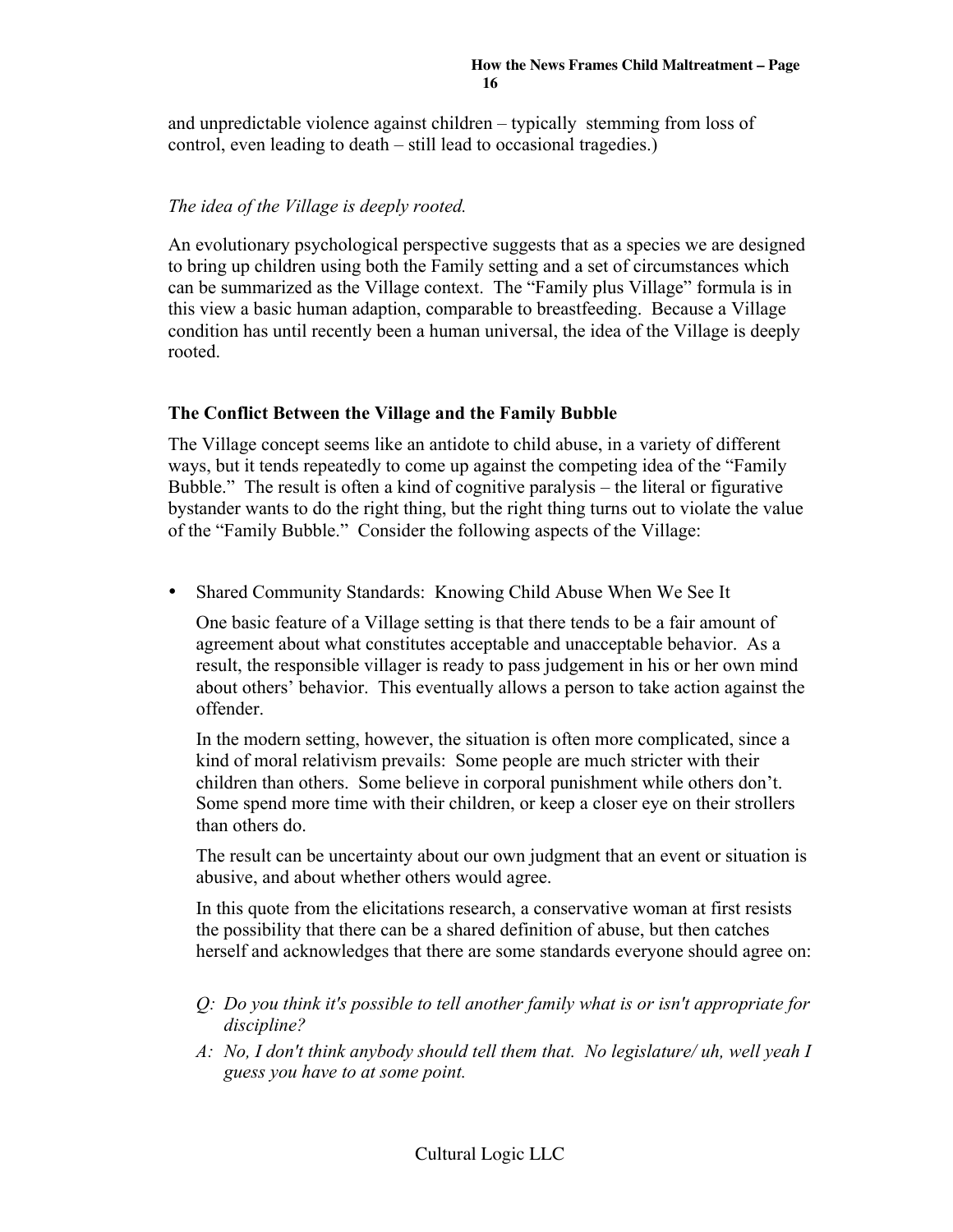One attempt to resolve the question of *what* constitutes maltreatment is to focus instead on *who* is committing a given act. Child abuse and neglect are what certain kinds of people do, and we can recognize them by certain markers, such as socio-economic status or race. News stories about maltreatment often highlight things that have little to do with the maltreatment itself, but that serve as signs that the perpetrators are the kinds of people who would commit such a crime: If you can't keep your yard clean, you're likely to be the kind of person who beats his kids. Alternatively, the coverage of Michael Jackson dangling his baby over a balcony extends to commentary about the way he dresses his children and other markers of his deviance.

• Trusting Others

The Village condition presupposes that most adults that children encounter are fundamentally decent. This assumption (when true) is very helpful because it allows children to be supervised by a much wider group of individuals than the nuclear family. In contemporary America, this assumption is constantly undermined, especially by media coverage which highlights deviance, and by a constant flow of appalling statistics and events.

News story*: Friends and neighbors of the Keintz family reacted with astonishment upon learning that Keintz was charged in the baby's death. He had been watching the girl and her 11-month-old sister when the infant was injured. One friend remembered seeing Keintz around her baby, and recalled a gentle man who took to children easily. "A lot of us thought, 'Boy, his wife is really getting a great guy.'"*

Several studies have shown that news stories about children tend to focus on violence and crime (e.g. "The Local Television News Media's Picture of Children," Children Now, 2001; "Coverage in Context: How Thoroughly the News Media report Five Key Children's Issues," Kunkel, Smith, Suding, Biely for Casey Journalism Center on Children and Families, U. of MD., February 2002).

To take an example, "Many Sexually Abused, Study Says" is the headline of an article that reports that in Massachusetts one in five women say they were sexually abused as children. In this media environment, it is easy to internalize the message that many, many of us are depraved.

*Do I think [sexual abuse] goes on? Sure. Do I think it goes on any more now than it did in 1900? No. I would say that for the 20 years of government interference, I would say comparing kids from 1900 and the year 2000 in America's society, I would say the percentages of abuse to a child has not increased since 1900. Or 1800, for that matter.*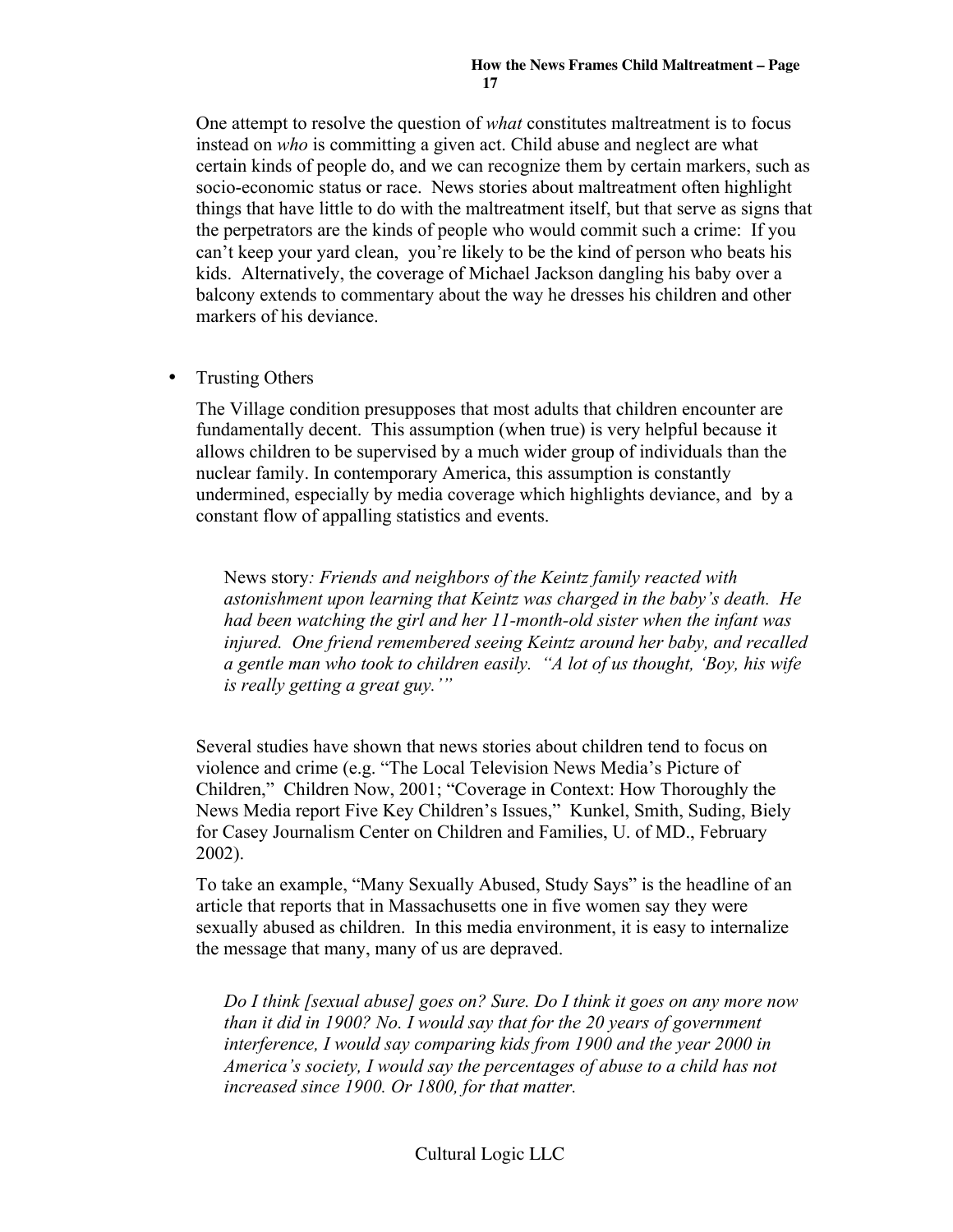The implication of this quote is that sexual abuse is a part of human nature. One simple adaptation to the loss of the village is to teach kids not to trust strangers. In a society where it is easy for adults to be alone with children, it becomes important for children to learn how to defend themselves (in cases where this is at all possible). The "You're In Charge" PSA's from Prevent Child Abuse North Carolina convey the message to kids that they have choices, and shouldn't automatically be obedient and acquiescent to adults who do things that make them uncomfortable.

At the same time, however, treating everyone as a potential suspect conflicts with the possibility of creating a Village-like setting, and itself makes people feel uncomfortable. Consider the ambivalence inherent in the following news story:

*As spring arrives, so do baseball games, soccer matches, scout campouts for kids – and criminal background checks for many parents…More drastic steps – such as lifetime supervision for sex offenders – are necessary, some experts say…Also, critics question whether disclosure of long-ago arrests for nonsexual offenses unfairly damages reputations and excludes worthy volunteers.*

The effect (and perhaps the intent) of the story is to elicit a sense of conflict in the reader, one that undermines the message that we should act more like responsible villagers.

• Social Control

While there might not be formal authority in a traditional Village setting, there is always a good deal of informal social control. Deviant behavior is likely to lead very quickly to sanctions by the group in the form of shaming, physical intervention, shunning and so forth.

In the contemporary setting, as depicted by the media and as experienced by our informants, there is an uncomfortable lack of social control, crudely and ineffectively compensated by formal authority structures (police, courts, social services, etc.).

*TRENTON, NJ – New Jersey's child welfare officials have lost track of 110 children in cases of suspected abuse, with caseworkers checking their files in the wake of the brutal child abuse death of 7-year old Faheem Williams, whose decomposed body was found in a plastic garbage bin.*

*INDIANAPOLIS, IN – It's their mandate: Save the children from abuse and neglect. But even after Child Protection Services responds to reports of child mistreatment, Indiana children are dying – at a rate that has nearly doubled in the past five years.*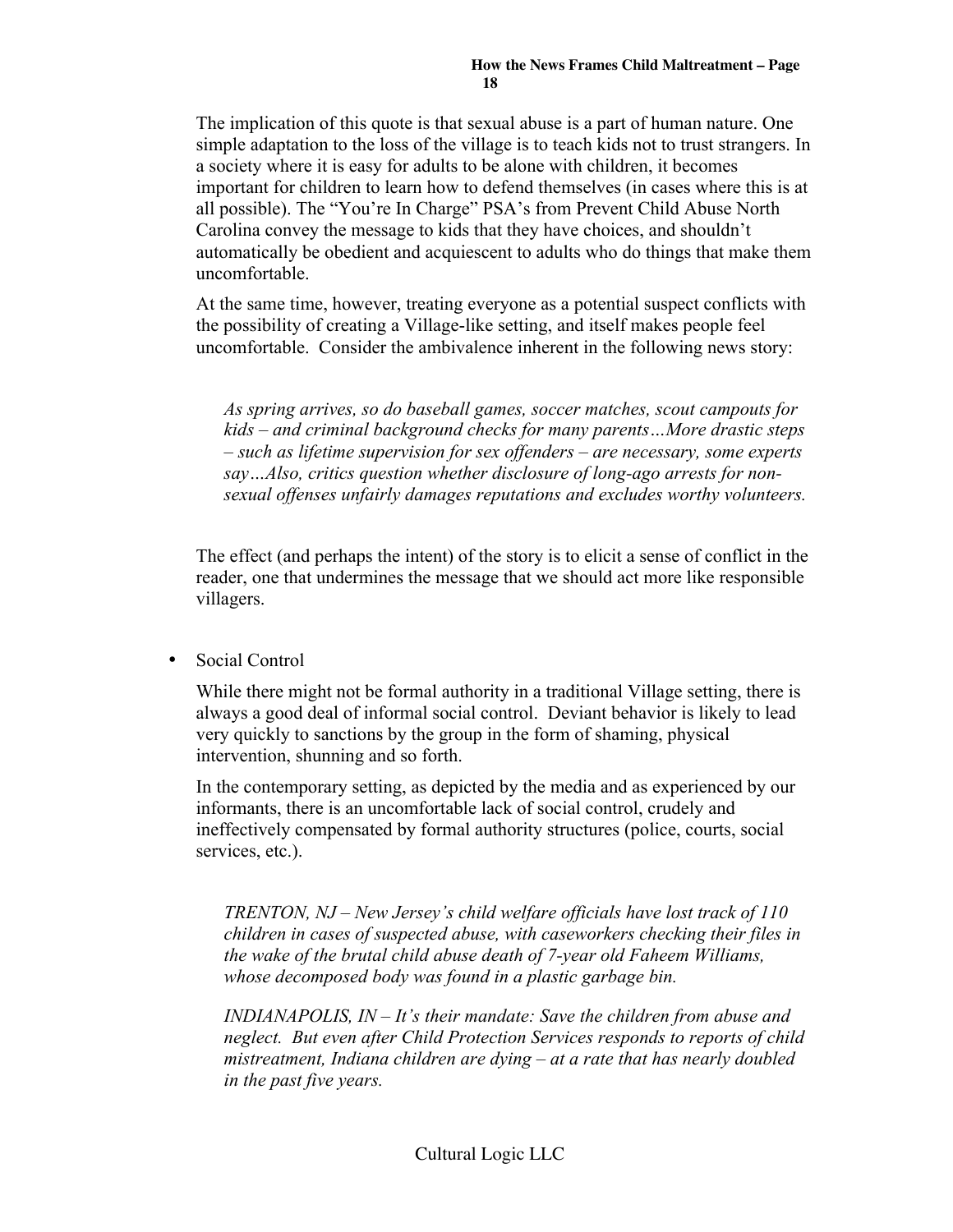*"Almost every child who is placed in foster care is on some sort of psychotropic medication, usually Ritalin and Prozac," says Pia Menon, formerly of the Office of the Public Guardian in Cook County… "They were on drugs because it is systematically convenient. The children were easier to manage, and generally drugs were given as a substitute for nurturing."*

*Dateline NBC*'s "Saving Richard" episode – a typical if longer than average example of media coverage of the issue – focused on the question, "When it comes to child abuse, does the punishment fit the crime?" and expressed shock that the child's parents had received "no jail, just psychological counseling and parenting classes" from a lenient court, following an earlier episode of abuse.

The result is a dilemma in which the bystander to child abuse is constantly informed by the media about the ineffectiveness of government institutions, and at the same time realizes (and is often reminded) of his own powerlessness as a "responsible villager."

This aspect of the absent Village is effectively illustrated by the following newspaper column that recounts the columnist's experience of witnessing a mother verbally abusing her child:

*Now what to do with this curbside, open-air child abuser? There's no guidance counselor out here on the street. No protocol. No institution to guide my action. If I say something to this woman, is there a reasonable expectation she'll change her behavior? … Her slurs on the little girl become increasingly unprintable. This woman is forcing the moment to its crisis. Do I dare? No, I don't. I walk on past like a guilty thing, leaving the mother to her business. Just around the corner on Irving Street there's a man waiting for the Metrobus. He's also been watching and listening to the mother. He and I make eye contact for a quick moment. Surely it's a look of disgust that he and I exchange. Disgust for whom? The mother? Ourselves? The frayed fabric of our community? A combination of all these, perhaps.*

Even when advice is offered about ways of getting involved (i.e. recreating the village), the inherent difficulty is implied.

*Bystanders observing a parent on the verge of physical abuse should be ready to intervene – with a sympathetic comment rather than a rebuke, experts say. They advise friends and neighbors to report any serious suspicions of abuse, even without firm proof. (Newspaper column)*

*\*\*\*\*\**

*If you notice that the child's parents seem stressed, you might offer to watch their child for an afternoon or weekend or run errands for them. You can also mention parenting strategies that work for you during stressful times. Serious signs of abuse, which include frequent and unexplained bruises or injuries,*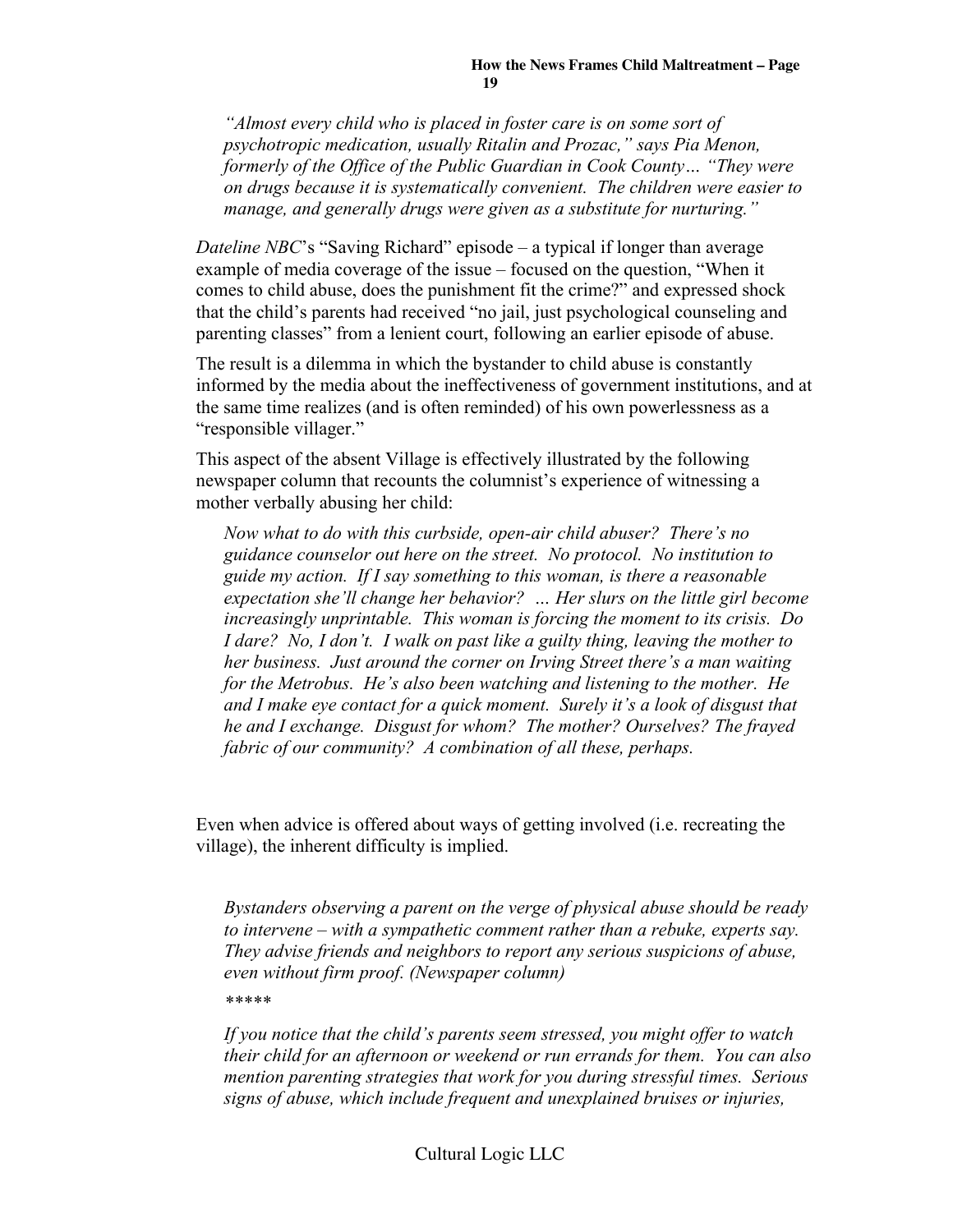*should be reported to police or to child protective services even in you feel you lack substantial evidence. (parenting magazine)*

On the one hand, the bystander is advised to befriend a troubled parent, and on the other hand to be ready to turn in that parent. Though the policy makes sense, the juxtaposition of a recommendation to "build parent's trust when possible" followed by the recommendation to "betray parent's trust when necessary" puts the bystander in an uncomfortable position, one that does not necessarily encourage involvement.

• Highly permeable Family Bubble

One characteristic of the Village setting is that a child typically has access to more than one household of relatives, and might normally spend time in more than one. This has clear implications for child abuse at several levels: Parents who feel overwhelmed can be easily relieved of the burden of parenting; children who are unhappy at home and who are old enough to be mobile can "vote with their feet;" relatives can cajole parents into letting a child stay with them for a while. As a result, serious neglect is all but precluded, and cruelty is less likely to dominate a child's life.

Among the consequence of the "Family Bubble," by contrast, are the fact that children are less likely to leave a bad home situation, and that families are more likely to feel scarred and betrayed when they lose custody of children to social services. That is to say, there is an inherent opposition between the Family Bubble and the outside world, which greatly amplifies the psychological and moral conflict over custody – and bystanders' sense of which action is right and appropriate.

A number of symptoms of this conflict are regularly reported on by the media, and our informants were strongly aware of the zero-sum game nature of the relationship between Family Bubble and State.

*"This issue of family preservation versus child protection has been with us since Colonial times," says Cathy Barbelle of the Child Welfare League of America. "Teddy Roosevelt gave us a policy, but the problem of how we address and deal with child abuse remains unresolved." The tension between the two groups has prevented child welfare from accomplishing the important goals first set in 1909. The opposing views also have created a contradiction between policy and practice. "The policy has been one of family support, but the practice has been one of child protection through family disruption," says Golden.*

To take a different angle on the same issue of the Family Bubble, consider that one of the protective features of the Village condition is the transparency of the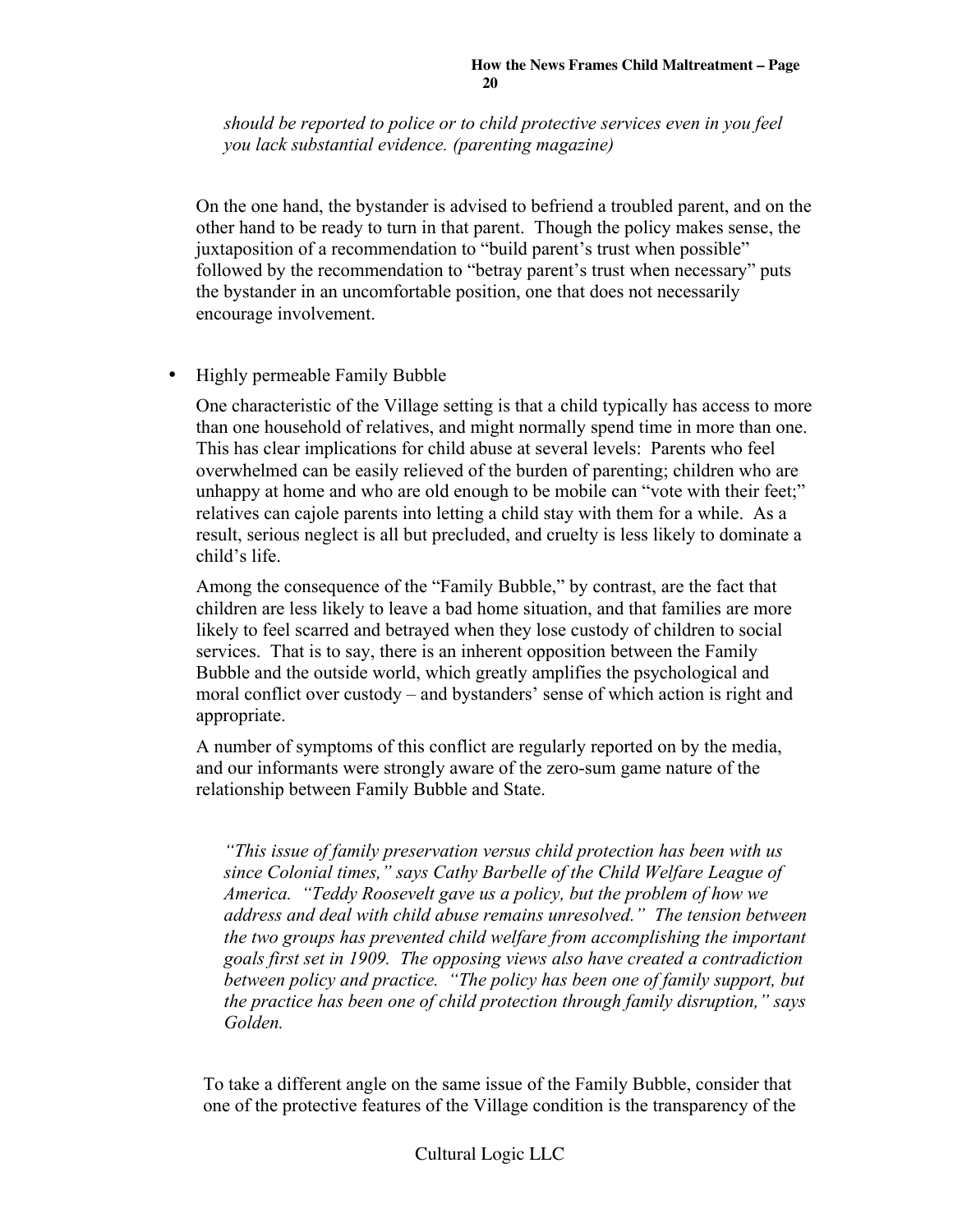Family Bubble. As Native American informants report, the lack of privacy in traditional villages made child sexual abuse all but impossible. (This changed once villagers were placed in Western-style houses equipped with individual bedrooms.) The point of this observation is confirmed by a recent report commissioned by Prevent Child Abuse America. "What tends to impede action is the very fact that child abuse occurs within the family and is therefore easily concealed …" "A Qualitative Study on Child Abuse Awareness and Concept Development" (Nicholas Research, 2001).

The obvious recommendation is to increase the transparency of the home environment, for instance through home visitation programs. This approach, of course, directly conflicts with the deeply rooted understanding of the Family Bubble as a private and protected space. The response from conservatives has been consistent. Consider the opening salvo of a column by Phyllis Schlafly:

*Are the American people willing to allow government agents to come into their homes to "advise" them about how to care for their babies? What if the announced purpose of these home visits is to look for child abuse under the assumption that all parents are suspects.*

Elicitations subjects also routinely interpreted the idea of a home visit as an inspection.

- *Q: It turns out that one of the most effective ways of reducing this problem is through home visits to at-risk families. You send somebody from the Department of Human Services and send them to the house, they talk to the parents, have a conversation, maybe more than once. What do you think about that kind of program?*
- *A: It's all in the follow up. The success of those programs would depend on the resources that* the investigating party *has to make changes if they deem they're necessary.*

*\*\*\*\*\**

- *Q: So in terms of reducing this problem, one of the things that people have tried is home visits to families where there seems like there is a risk of abuse or mistreatment. What do you think about that?*
- *A: … It's a good idea but I don't think it will work. I mean because / Announced, I don't think is a good idea. Like if it is announced. Like "okay, we are going to be there on Tuesday at 4 in the afternoon." …*
- *Q: So that is not a good idea?*
- *A: That is not a good idea at all. Because then they are just going to fix things up, you know? And just put on a show for you.*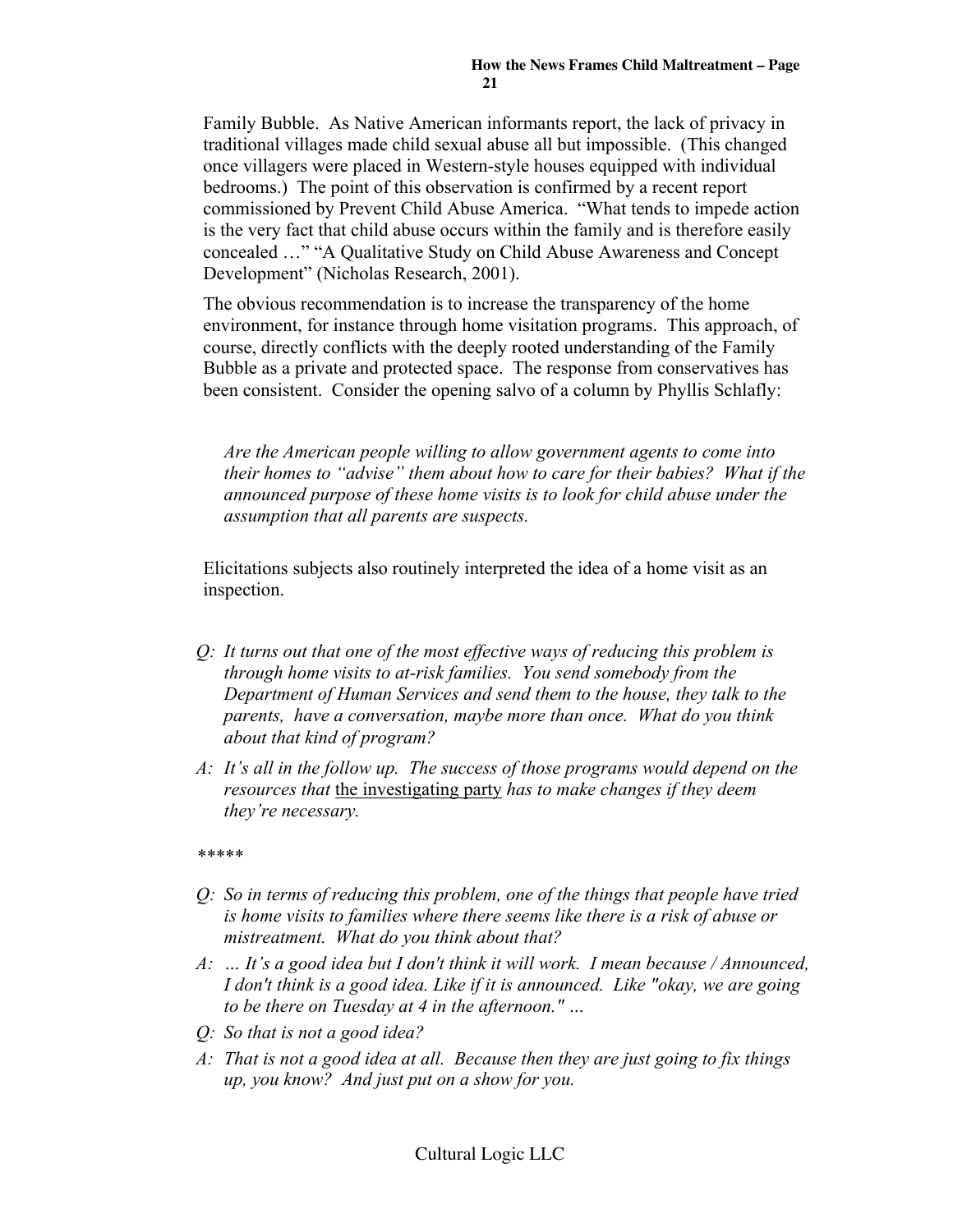The same conflict plays out at the level of policy:

*CHICAGO, IL – The McHenry County Board may reconsider whether to accept a \$102,000 state child-abuse prevention grant, barely one month after rejecting the grant because of concerns over privacy rights and government intrusions into family life.*

So even while observing the political process at second-hand, bystanders face an uncomfortable dilemma involving the Family Bubble: child protection or sanctity and preservation of the family.

#### RECOMMENDATIONS FOR PROMOTING THE VILLAGE

Advocates and policymakers who want to take advantage of some of the protective aspects of a stronger, village-like community are a bit like nutritionists who have to design a diet for astronauts in space through careful analysis of nutritional requirements. Just as they can't simply recommend the "Mediterranean diet," advocates cannot simply recommend a "Village lifestyle." Instead, we must carefully identify and implement the most protective aspects of the Village, keeping in mind the tendency for Village-related ideas to conflict with the deeply rooted "Family Bubble<sup>"</sup>

With this in mind, the above analysis reinforces the value of several approaches currently being pursued by advocates, and suggests a couple of cautionary notes:

• Creating a sense of Village

Much of the coverage of child abuse implies the loss or absence of the Village, which strips the audience of a source of motivation for involvement. Some coverage, however, does depict various aspects of the Village, not in explicit terms, of course.

The creation of childcare "safe environment" programs, or "safe places," for example, recreates a significant aspect of the Village – a protective lack of privacy more like a village square than a bedroom. It is not a return to the Village, but a recreation of one significant protective aspect of the Village.

Alternatively, the simple act of recognition by the community can have positive effects. Children are rendered valuable by being recognized as members of the Village, and one home visitation program is described as follows:

*The program, in effect, will say to such families, "here we have a new life and a new beginning," England said.*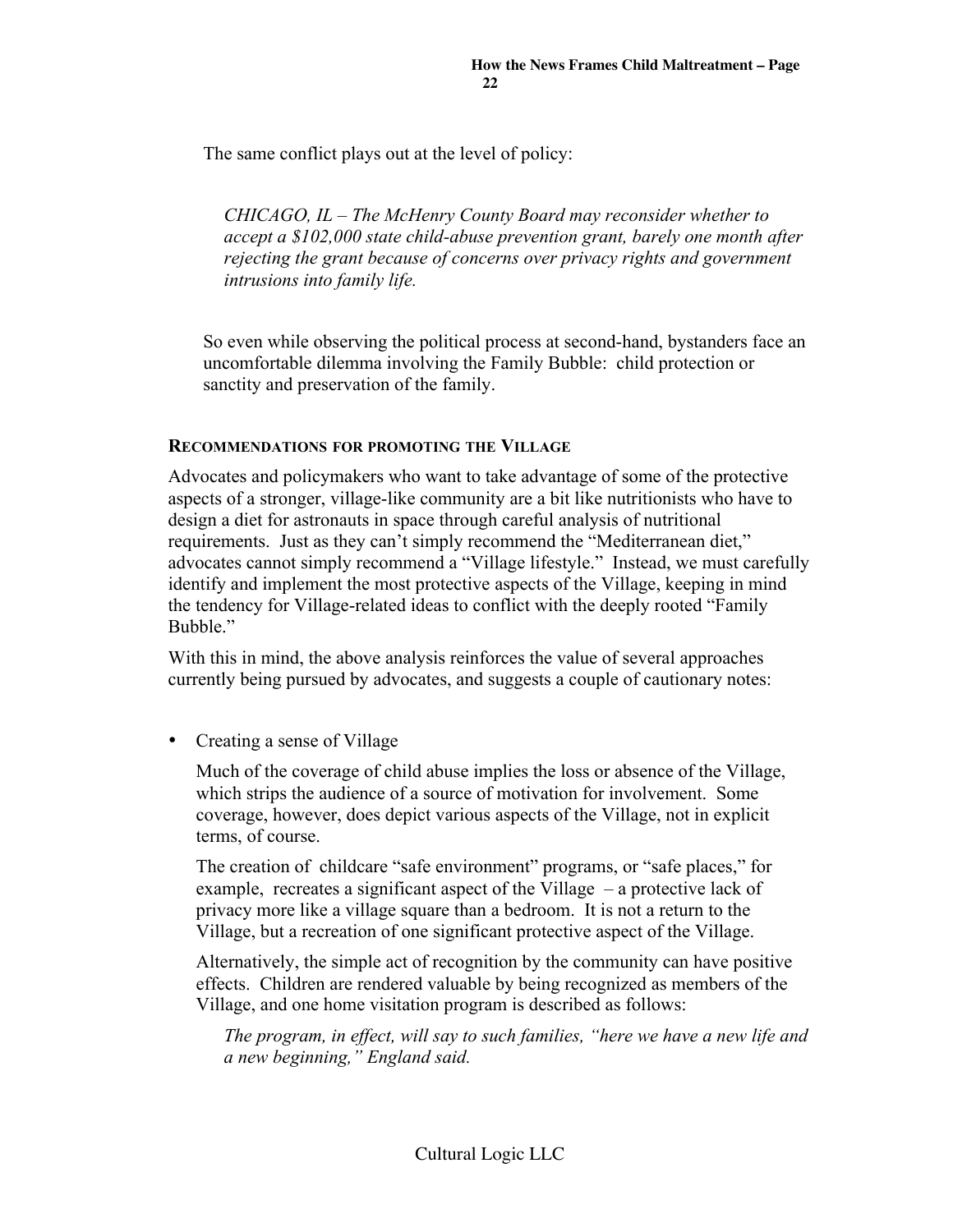Associating a home visitation program with a welcoming ritual invokes the Village's ability to affirm the value of both child and parents.

• Continuing to establish community standards

Advocates have done an excellent job of working to establishing widely-accepted standards of what constitutes appropriate behavior in disciplining children. Polls show that attitudes toward spanking are shifting, and research including elicitations suggest that even many conservatives are coming around – people are ambivalent about spanking even when they do not come out and condemn it.

At the same time, it is important to avoid getting too far ahead of the curve and suggesting, for example, that the idea of "punishment" is itself inappropriate, and should be abandoned.

• Avoiding recommendations that are difficult to follow or not matched to the problem

Many of the examples discussed in this section refer to the motivational paralysis that people can feel when put in the position of a "failed" villager. Some public service announcements in particular, leave out any indication of a practical solution – to a truly horrifying depiction of a loathsome crime. The idea behind the ads is presumably to shock and galvanize the public into action. The effect, however, is too often to simply promote a kind of "learned helplessness" in the viewer.

Sometimes the problem is a disconnect between the problem and the solution  $-a$ horrifying crime and the recommendation that we access a website for further information. This tendency can occur in coverage of policy discussions as well. Here is an example of a more helpful framing of the problem and its solution:

*CHICAGO, IL – Parents Care and Share of Illinois is starting a chapter this week in Elgin for parents and caregivers of children who need to let off a little steam. "When your kids are misbehaving and you think you're the only one who's having that problem, you feel pretty awful about it," said Susie Kline, regional director of the child abuse prevention program….The Parents Care program…aims to support caregivers of children of all ages who fear stress is affecting their caregiving.*

In this example, the problem (stress) is proportional to its solution (letting off steam).

• Avoid forcing a choice between Village and "Family Bubble"

When confronted directly with the opposition between family and outside forces, many people tend to support the family and exclude Village thinking. They may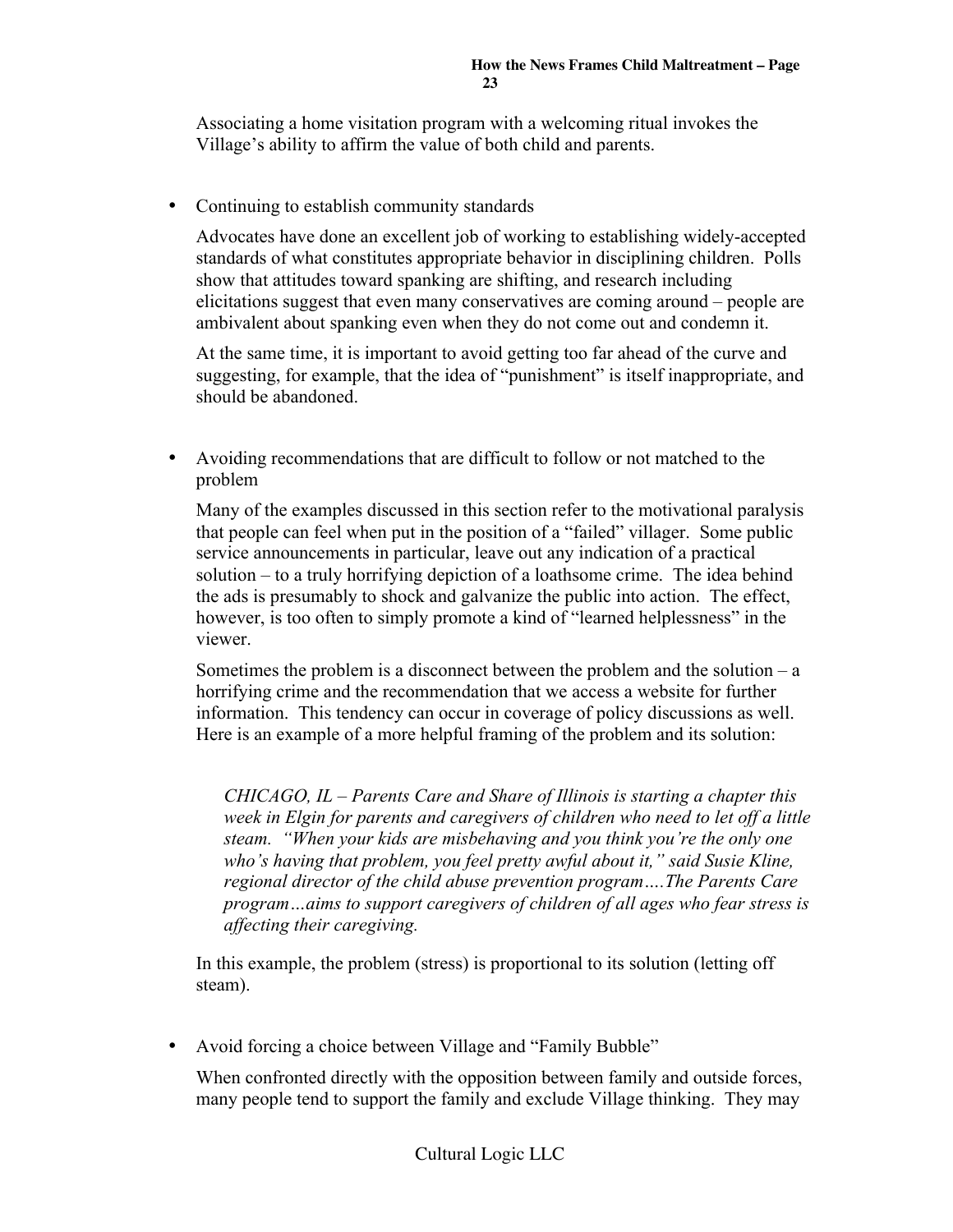even reject the whole idea that connections to the broader community are valuable:

- *Q: Do think that when people are more isolated that they're more likely to be abusive? Do you think that could be a factor?*
- *A: What do you mean...*
- *Q: Like a family that has very few connections, or a mother, a father, that has very few connections to other people, do you think that makes them any more likely to be abusive?*
- *A: No, I don't think so. Maybe if they don't have a lot of things going on the outside, maybe they're spending more time with their children, they're more aware what their child's doing. Sometimes I think it's the people who have these, you know, country club action, out here, out there, doing this, going here, and the children are left alone a lot, I think that's the problem.*

A number of longer articles in the "soft" news category do a fine job of framing the social support idea, using metaphors of connection and avoiding the psychological conflict between family and community or State:

*"It's like there's an invisible string from their heart to mine," says one family support worker. "When they tug on the string, I'm there."*

This quote illustrates a blurring of the boundary between family and Village – the support worker frames herself almost as part of the household's extended family.

Or in another piece,

*Parents who have never lifted a finger against their children – but who fit the profile of those who might – are getting loving, intensive care and friendship that could stop abuse before it happens.*

One way to defuse the conflict between family and community is to emphasize the advantages of visitation for the parents as individuals:

*CHICAGO, IL – In Rich and Bloom Townships, teen mothers are learning that having a baby doesn't have to mean abandoning all of their dreams.*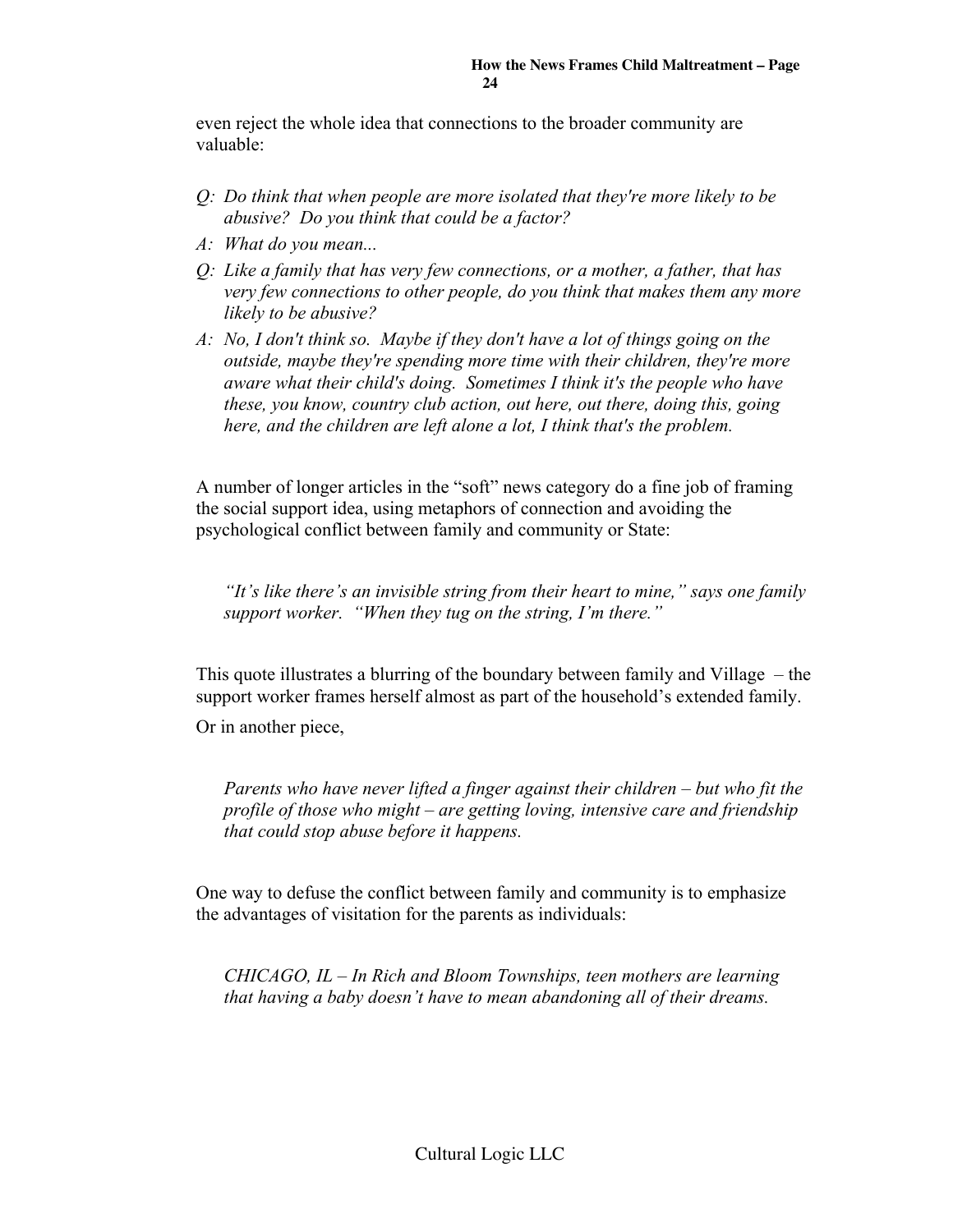#### CONCLUSION: SIMPLE CAUSAL MESSAGES

On most if not all issues, members of the public respond strongly to clear, simple causal stories. When people understand how carbon dioxide and other greenhouse gases accumulate in the atmosphere and act as a blanket trapping heat, they are more likely to support policies to reduce carbon emissions. When they understand that modern fishing nets can scrape the bottom of the ocean, they realize that preservation of ocean ecosystems requires urgent action.

Simple causal stories are relatively lacking in discussions of the child maltreatment issue. This is partly because the causes of the problem are complex and varied, but also because advocates have relied on the power of tragic stories and statistics to move public opinion. These tactics have been effective, but may now have reached the limits of their ability, in themselves, to change people's thinking. If they are reinforced by explanations that help people understand the problem and its solutions more clearly, communications stand a chance of having a much greater impact.

Two chief cognitive obstacles currently stand in the way of greater public engagement: people's lack of a Developmental (as opposed to an Other-Mind) perspective, and the Family Bubble model. On each of these issues there are some simple causal stories that advocates can develop and emphasize. On the one hand, advocates can communicate, for example, that a child who has suffered the stress of severe abuse has a brain that is measurably smaller and less developed in some areas than another child's (Developmental Damage); that stress triggers a reaction in adults that makes children's actions look more intentional than they are; that withholding affection stunts certain aspects of development, producing babies who are less able to deal with stress – i.e. weaker and less self-reliant – than those who are showered with affection*;* that a baby who is talked to very frequently (far from being "spoiled" by the attention), is stimulated to develop preverbal behaviors ("cooing") faster, and likely to be happier when left alone because she has a more highly developed tool for entertaining herself. These developmental explanations can reduce the confusing and polarizing emphasis on parents' competence, and help defuse rhetorical, values-based arguments. They can also help people gain a clearer, more objective picture of what counts as abuse/neglect – definitions which are sorely needed, as previous research has pointed out.

There are also simple causal stories about families and "the village" that can be emphasized more in advocates' communications – such as the (unnatural) burdens placed on individual parents and families by the mobility in our society. These causal scenarios do not need to challenge the Family Bubble directly – which would probably be futile – but can help people see more clearly some particular reasons and methods for bridging between children and the broader community. Concrete examples of practices and institutions that do this bridging can also help shift people's thinking – for example, a description of a community parenting center, where (normal, competent) parents can came to get helpful advice and support could help open people's eyes to the value of restoring community connections.

Values-based messages about helping children will always be appropriate and motivating, but they can be powerfully supplemented by these objective explanations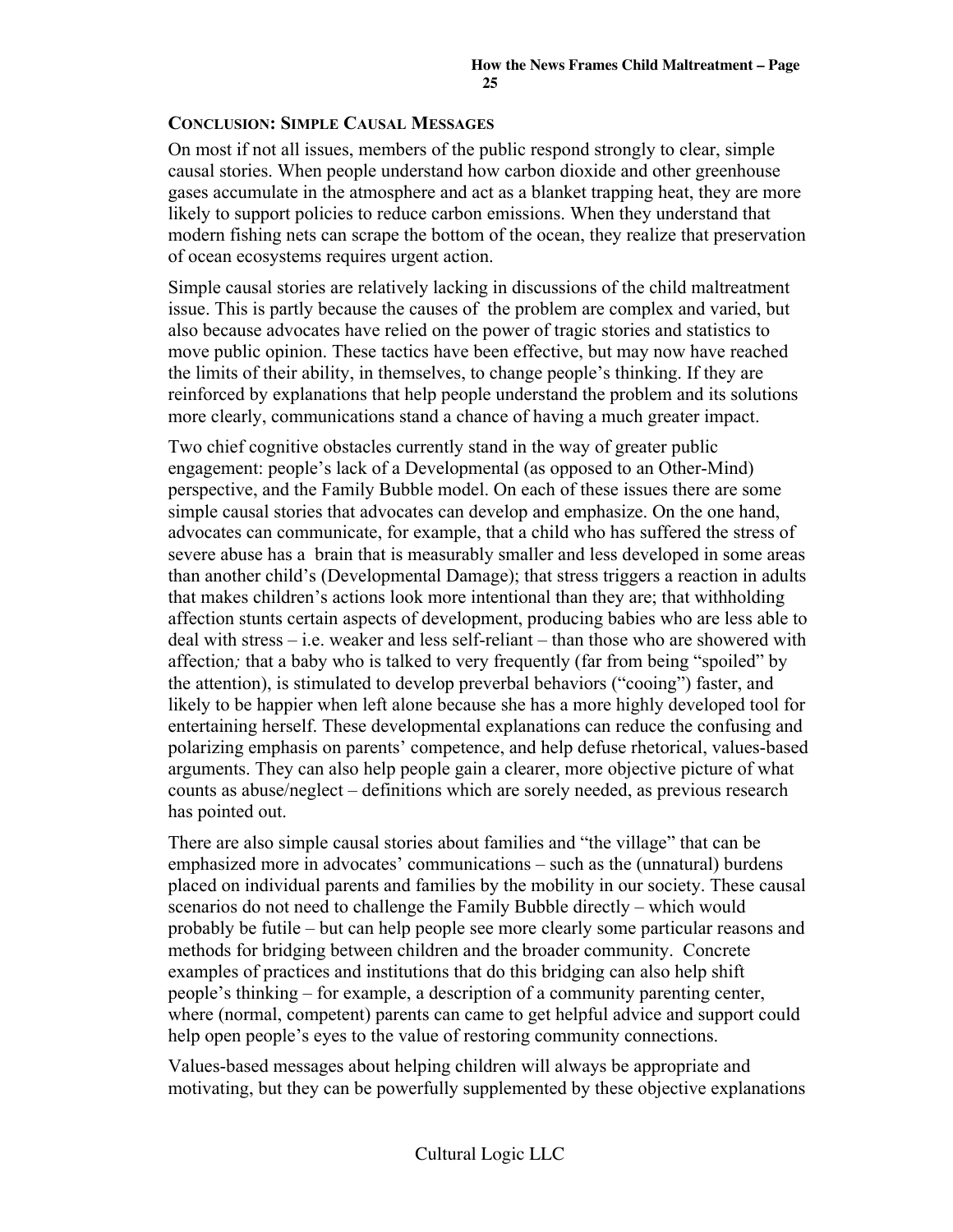that help people form a clearer picture of how and why children are suffering, and how adults can help.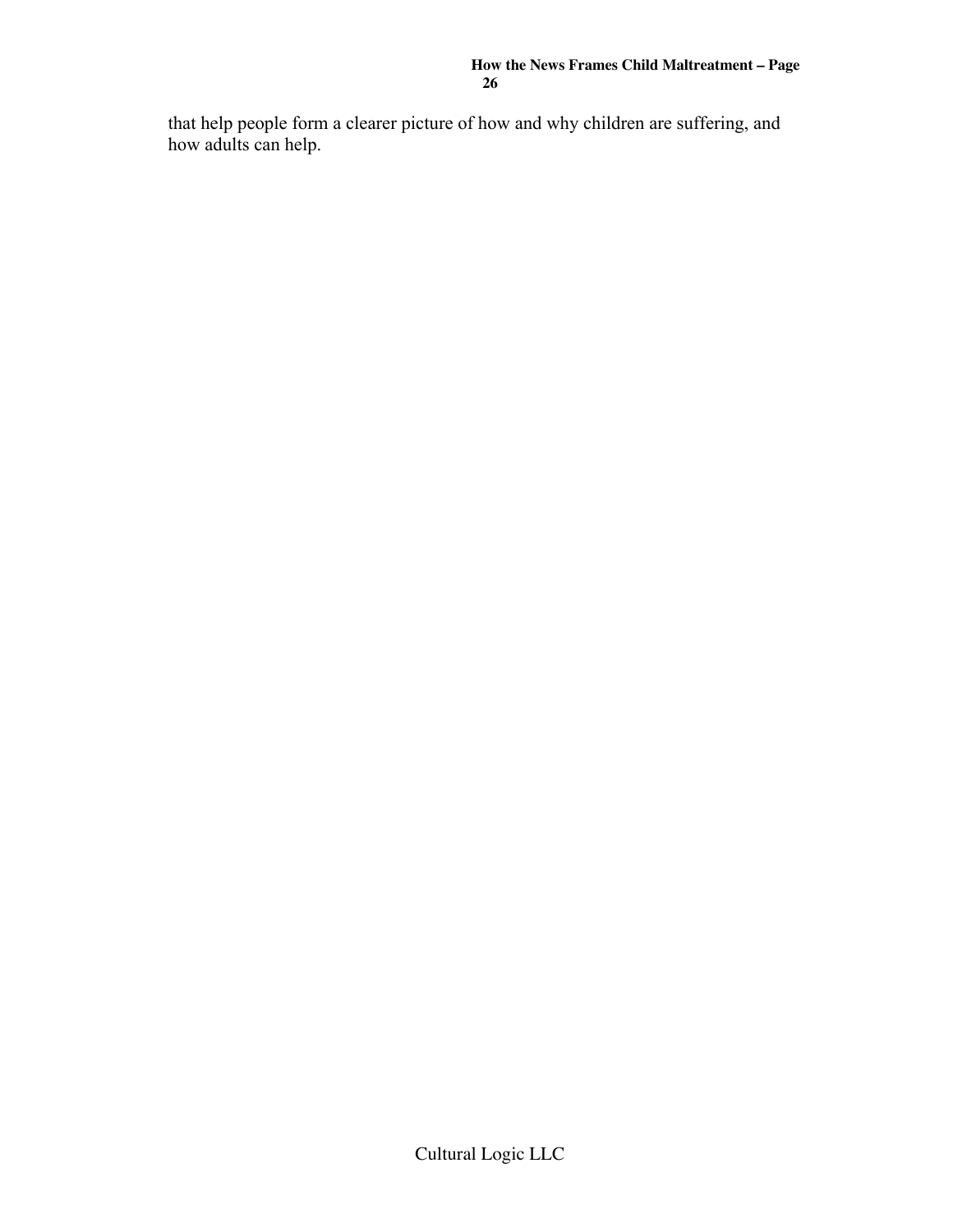#### APPENDIX 1: CONFIRMING PREVIOUS FINDINGS ABOUT PUBLIC PERCEPTIONS OF CHILD MALTREATMENT

A great many previous studies have explored public understandings relating to child abuse. Data gathered in the course of the elicitations research confirmed many of the findings from this work. While our focus in the report is on aspects of the issue that have received less attention – and some areas of disagreement with previous analyses – it is worth noting the areas where elicitations findings reinforce current hypotheses in the field about what the public thinks.

- The term "abuse" commonly evokes extreme and sensational images.
- People are aware that maltreatment is widespread.
- Child abuse seems to spring from universal and unchanging aspects of human nature:
- It is hard for people to agree on what counts as child abuse.
- When people do grapple with the definition of child abuse, their thoughts consistently gravitate to a particular set of factors.

These factors are summarized, for example, in Nicholas Research's "Qualitative Study on Child Abuse Awareness and Concept Development" (2001, for PCAA):

"[M]ost [focus group participants] believe abuse occurs when discipline is out of control, when it is administered with anger, when, if it is physical discipline, visible signs result and when, if it is verbal discipline, words go beyond reprimand and reasonable to hurtful and demeaning so that here too the outcome, even if not visible, is long-lasting."

- For the most part, people feel powerless to do much about preventing child abuse; they do not readily perceive solutions.
- People understand that an abused child is more likely to ultimately become an abuser.
- People are very reluctant to remove a child from a family.
- People agree that most parents could use much more help and information.
- African-Americans tend to believe in, and be proud of, "traditional" child rearing methods, which usually means stricter discipline, and a greater emphasis on fear of punishment.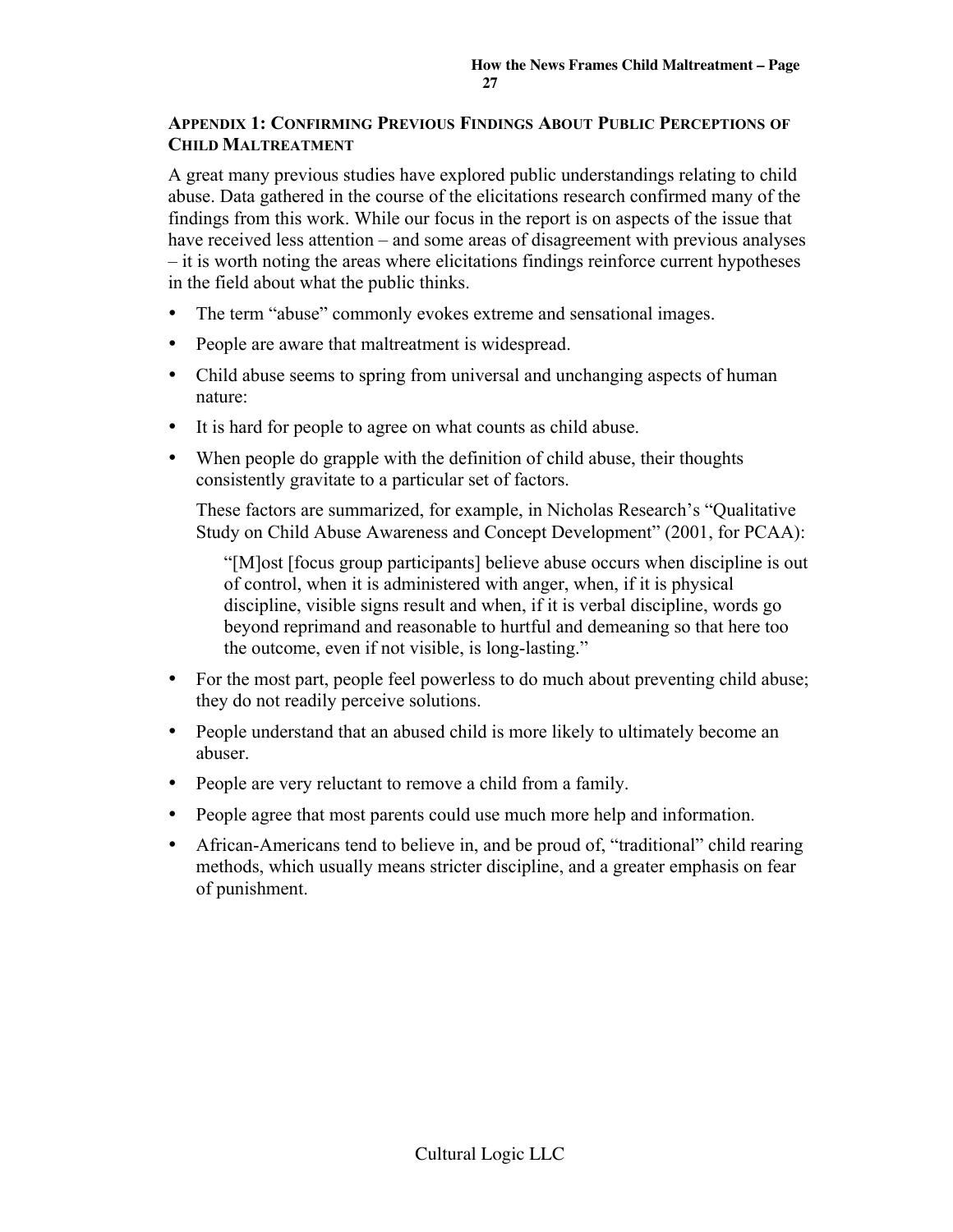#### APPENDIX 2: THE COGNITIVE APPROACH

This appendix discusses the assumptions and principles that form the basis for the "cognitive approach" taken by Cultural Logic.

#### Frames

Researchers who study cognition and culture have established that people understand all concepts in terms of related networks of ideas, also known as *frames*. For example, the concept of a "father" is not understood in isolation, but in connection with understandings of mothers, children, families, biology, responsibility, and so forth. People are usually unaware of the frames they are using, and the frames themselves are usually expressed indirectly. They are revealed most clearly in the language and reasoning a person uses in connection with a concept. Seeming contradictions in the way a person discusses a topic can be particularly enlightening, because they may reveal conflicting frames at work. It should be noted as well that "frame" is a general term — used somewhat differently in different disciplines — to refer to more specific concepts such as *cognitive model*, *cultural model*, and *cultural theory*, discussed below.

#### Cultural models vs. cultural theories

A cultural theory is a set of explicit propositions that describe the nature of some general phenomenon (*The Development of Cognitive Anthropology,* D'Andrade 1995). Cultural theories are typically the most apparent and immediately coherent structures of knowledge — the ones that are volunteered by focus group participants for example, and the ones that lend themselves to direct description and summary by the analyst. Cultural theories are closely related to public discourse and, because they are explicit understandings, to rhetorical positions adopted for purposes of argument. A cultural model, by contrast, consists of a set of largely implicit assumptions that allows a person to reason about and solve a problem. A cultural model specifies relationships between a given concept and others — specific domains (e.g., School) are typically connected to broader cultural assumptions (e.g., understandings about Achievement or Growth). Cultural models are associated with private understanding and individual reasoning.

A classic example of the difference between cultural models and cultural theories is provided by Strauss's study of blue-collar workers in Rhode Island (1992). Her informants clearly understood, and explicitly articulated to the interviewer, the American model of self-made Success. In some cases, they even claimed that this style of success was important to them. Close analysis of discourse, however, revealed that these men were actually basing their behavior on an implicit model of a Breadwinner, which is more strongly related to ideals of husband and father than to wealth and status.

Cultural models, while less explicit and more challenging to identify than cultural theories, typically have more directive force — i.e., they are more relevant to understanding what people actually do.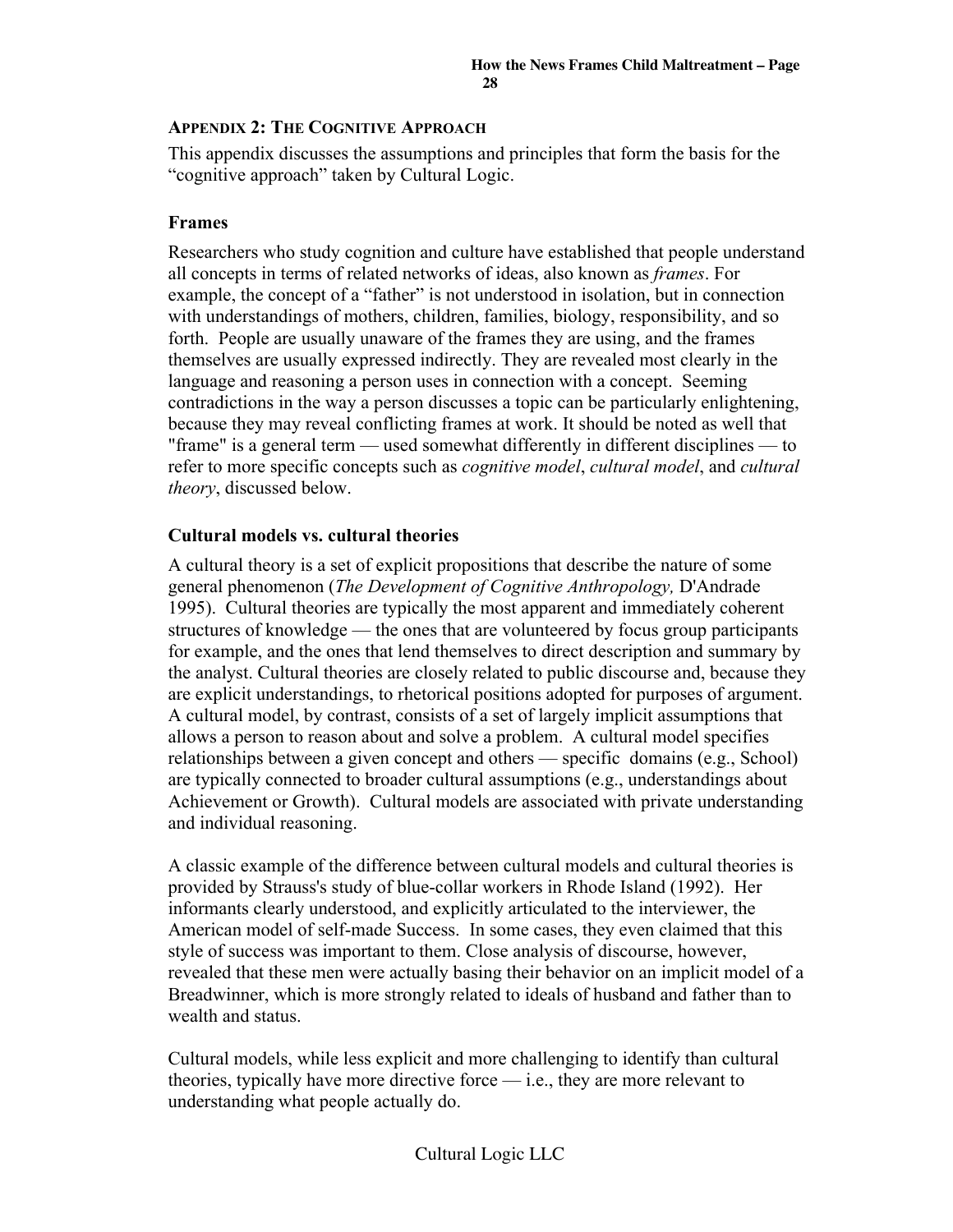## Cognitive Analysis

An important assumption of this view of human motivation is that a variety of cultural models typically compete for expression in a given defined situation. Putting it simply, people often have conflicts about basic issues. For example, many Americans believe that a woman should work outside the home; a contradictory assumption, held by many of these same people, is that women should stay in the home and nurture children. Though contradictions such as this one often find partial resolution (e.g., through the contemporary American notion of the "Supermom"), typically such deeply held beliefs are compartmentalized; i.e., only one will be invoked in a given context.

Cognitive analysis first identifies the relevant deeply held models to which a given subject such as "School" is connected (literally or through metaphor). Second, it attempts to map the fault lines that predict which of the models will be expressed as action in a given situation, often triggered by particular cues. Third, it suggests a picture of the dynamic relationship between public messages, cultural models, and individual action around a given topic.

## **Metaphors**

It is a universal finding of cognitive linguistics that people use metaphors to think, speak and reason about the world, even on topics as familiar as "weather"  $-$  i.e., some of the cultural models used to reason about any given topic are metaphoric models. For example, teenagers are sometimes metaphorically understood as unfinished objects, materials that haven't been formed into their final shape. The metaphors people use to think and talk about teenagers contribute to guiding adults' behavior towards adolescents, including whether and how they choose to nurture, ignore, discipline, or otherwise engage with adolescents.

## Cognitive interviews

Because cultural models tend to be organized into distinct and recognizable patterns, they lend themselves to qualitative investigation. The cognitive interview format is designed to approximate a "natural conversation" (Quinn 1982). In an interview situation people are often most comfortable providing cultural theories (explicit and familiar explanations which are known to have general currency); the semi-structured interview puts them in a situation which encourages them instead to do their own reasoning about the issues we are interested in, i.e., to use the relevant cultural models.

Skilled interviewing shifts the informant away from a "performing" mode and toward a "training" mode. The natural give and take of a conversation puts informants in a position of teaching the interviewer how to think about a given issue. The analyst's job is to identify cultural assumptions, first in the interview setting by responding to and subtly challenging or asking for clarification of intuited premises, and second in the analysis of transcriptions by making these assumptions explicit.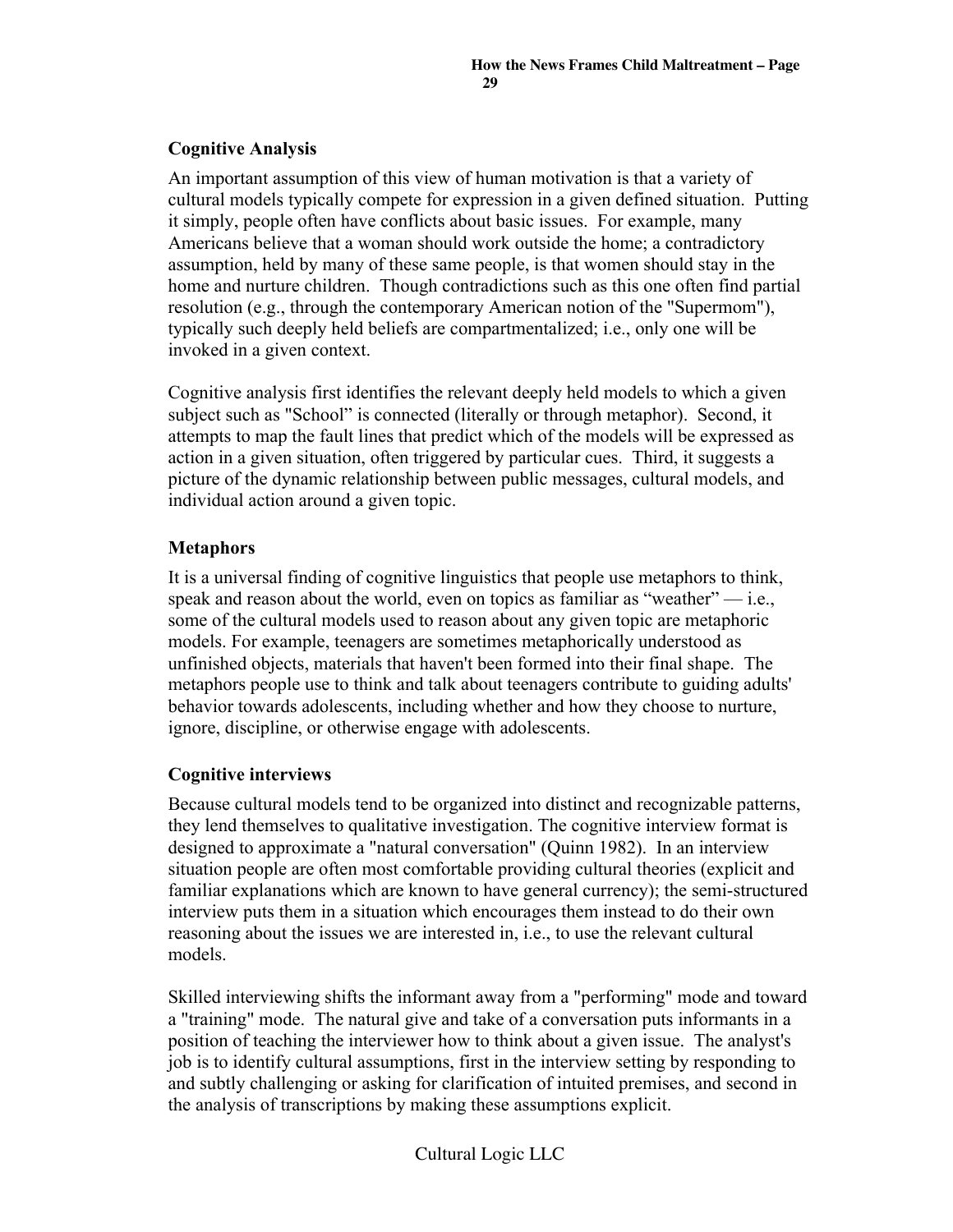#### *Subjects and sample size*

Because a culture is defined by a set of broadly shared understandings and assumptions, studying cultural models is analogous to studying the structure of a natural language. One does not need a large group of speakers to determine the basics of a language's grammar and syntax — a few speakers will typically suffice. Similarly, working with only a relative few subjects, one can identify the commonly held belief system typical of those subjects' culture. In-depth work with a relatively small group of informants has been the norm in cognitive anthropology, allowing researchers to work more closely with subjects than is possible using large-scale methodologies. Findings from cognitive interviews may subsequently be expanded upon and refined through quantitative methods, which may establish, for example, how strongly particular models are held in different segments of the population. Where the cognitive approach identifies the nature of the models, carefully devised quantitative research, using fixed-form surveys for example, can establish the distribution of the models (see Kempton et al 1995).